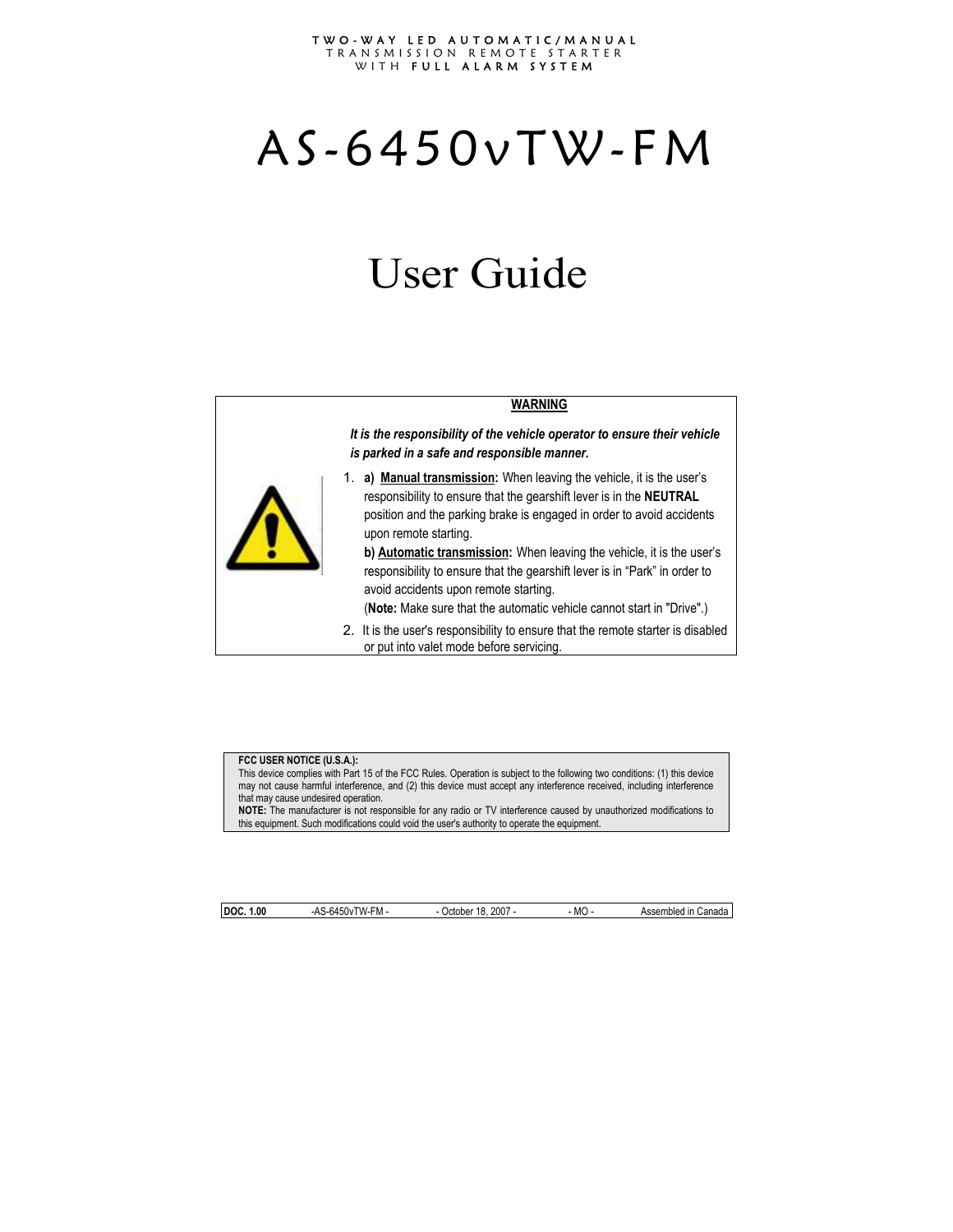## Table of Contents

| Status Request When the Engine is NOT<br>Running and Ready Mode is Engaged 4<br>Status Request When the Engine is Running  5 |
|------------------------------------------------------------------------------------------------------------------------------|
|                                                                                                                              |
| How Run Time Cycles Work  6                                                                                                  |
| Multi-Level Features (default state)  6                                                                                      |
| Remote Starting Your Vehicle  8                                                                                              |
| Setting Your Vehicle into Ready Mode 8                                                                                       |
|                                                                                                                              |
| Windshield Wipers, Radio & Headlights 9                                                                                      |
|                                                                                                                              |
| Arming and Disarming the Security System  9<br>Valet Mode Using the Valet Switch (if                                         |

| Quick Lockout (Secure Panic)  12                                                                                                     |  |  |  |  |  |
|--------------------------------------------------------------------------------------------------------------------------------------|--|--|--|--|--|
| Advanced Features: Installation-programmable                                                                                         |  |  |  |  |  |
| Ignition-Controlled Door Locks and Relock  14<br>The Starter Kill and the Anti-grind Feature  14<br>Shock Sense, Warn-away Sense  15 |  |  |  |  |  |
| Troubleshooting Transmitting Range 16                                                                                                |  |  |  |  |  |
| Intrusion Codes through the LED Light  17                                                                                            |  |  |  |  |  |
| Diagnostics - Chirps Table 17                                                                                                        |  |  |  |  |  |
| Diagnostics - Parking Light Flash Table  18                                                                                          |  |  |  |  |  |
| LIMITED LIFETIME WARRANTY  19                                                                                                        |  |  |  |  |  |

#### Introduction

This is a state-of-the-art remote alarm/starter combo system. The system is packed with advanced features such as priority access to the driver's door (commodity features) and the safe start children safety feature. With many advanced function, this product will satisfy any of your expectations from high-end commodity and security systems, without neglecting any standard feature commonly offered by entry-level starters.

#### Using the Remote Control

Your remote starter is equipped with a 5-button, multi-channel, 2-way remote control. It can operate two independent vehicles equipped with the same remote starter (see **Multi-car operation**  section on page 15). The functions of the transmitter are as follows: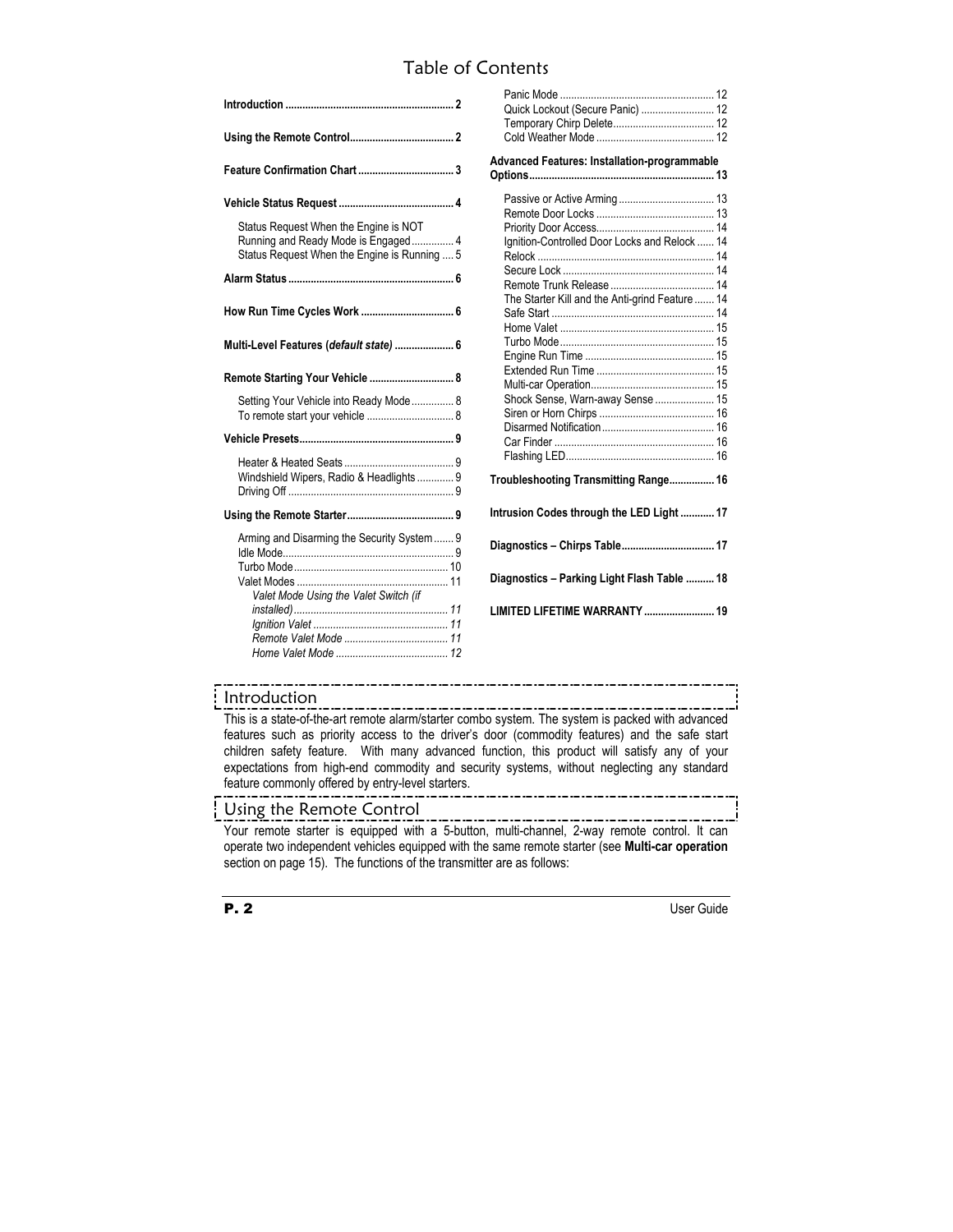| F<br>AUX | LOCK: Locks the Doors and arms the<br>Security System and the STARTER KILL.<br>UNLOCK: Unlocks the Doors and disarms<br>the Secutity System and the STARTER<br>KILL. Activates the AUX 2 output if<br>Priority Door Access is configured.<br>TRUNK: Opens the TRUNK or<br>activates the AUX 3 output.<br>START/STOP: Remote start/stop. Cold<br>Weather Mode by pressing the SHIFT<br>button and then pressing and holding<br>START/STOP button for 3 seconds.<br>SHIFT:<br>This button serves as a second function<br>button. In combination with the other four<br>buttons, this button allows to assign<br>different functions to those buttons. | .ED #1<br>ED#2<br>LED#3<br>ED#4<br><b>SHIFT</b><br><b>AUX</b> |
|----------|-----------------------------------------------------------------------------------------------------------------------------------------------------------------------------------------------------------------------------------------------------------------------------------------------------------------------------------------------------------------------------------------------------------------------------------------------------------------------------------------------------------------------------------------------------------------------------------------------------------------------------------------------------|---------------------------------------------------------------|
|          |                                                                                                                                                                                                                                                                                                                                                                                                                                                                                                                                                                                                                                                     | Picture serves as example only.                               |

- Pressing and holding the **LOCK** button for more than 3 seconds will lock all doors and will send a constant pulse as long as the **LOCK** button is held down (maximum of 15 seconds). This constant pulse can be configured to activate certain functionalities such as rolling up the windows – **Please refer to your installer to see if your vehicle is compatible with this option.**
- Pressing and holding the **UNLOCK** button for more than 3 seconds will unlock all doors and will send a constant pulse as long as the **UNLOCK** button is held down (maximum of 15 seconds). This constant pulse can be configured to activate certain functionalities such as rolling down the windows – **Please refer to your installer to see if your vehicle is compatible with this option.** Feature Confirmation Chart

| Feature                                     | <b>LED#1</b> | <b>LED#2</b> | LED#3     | LED <sub>#4</sub> | Beep(s)        |
|---------------------------------------------|--------------|--------------|-----------|-------------------|----------------|
| Lock                                        | 3 flashes    |              |           |                   |                |
| Unlock                                      |              | 3 flashes    |           |                   | $\overline{2}$ |
| Trunk                                       |              |              | 3 flashes |                   | 1              |
| Start                                       |              |              |           | 3 flashes         | 1              |
| Start out of ready<br>mode                  |              |              |           | 3 flashes         | 4              |
| Running                                     |              |              |           | 3 flashes         | 3              |
| Stop                                        |              |              |           | 3 flashes         | $\overline{2}$ |
| <b>Entering Cold</b><br><b>Weather Mode</b> |              |              |           | 3 flashes         | $1+2$          |
| <b>Exiting Cold</b><br><b>Weather Mode</b>  |              |              |           | 3 flashes         | $1 +  1$       |
| Home Valet                                  | 3 flashes    |              |           | 3 flashes         | $\overline{2}$ |
| Valet Mode                                  | 3 flashes    |              |           | 3 flashes         | 1              |
| <b>Exit Valet Mode</b>                      |              | 3 flashes    |           | 3 flashes         |                |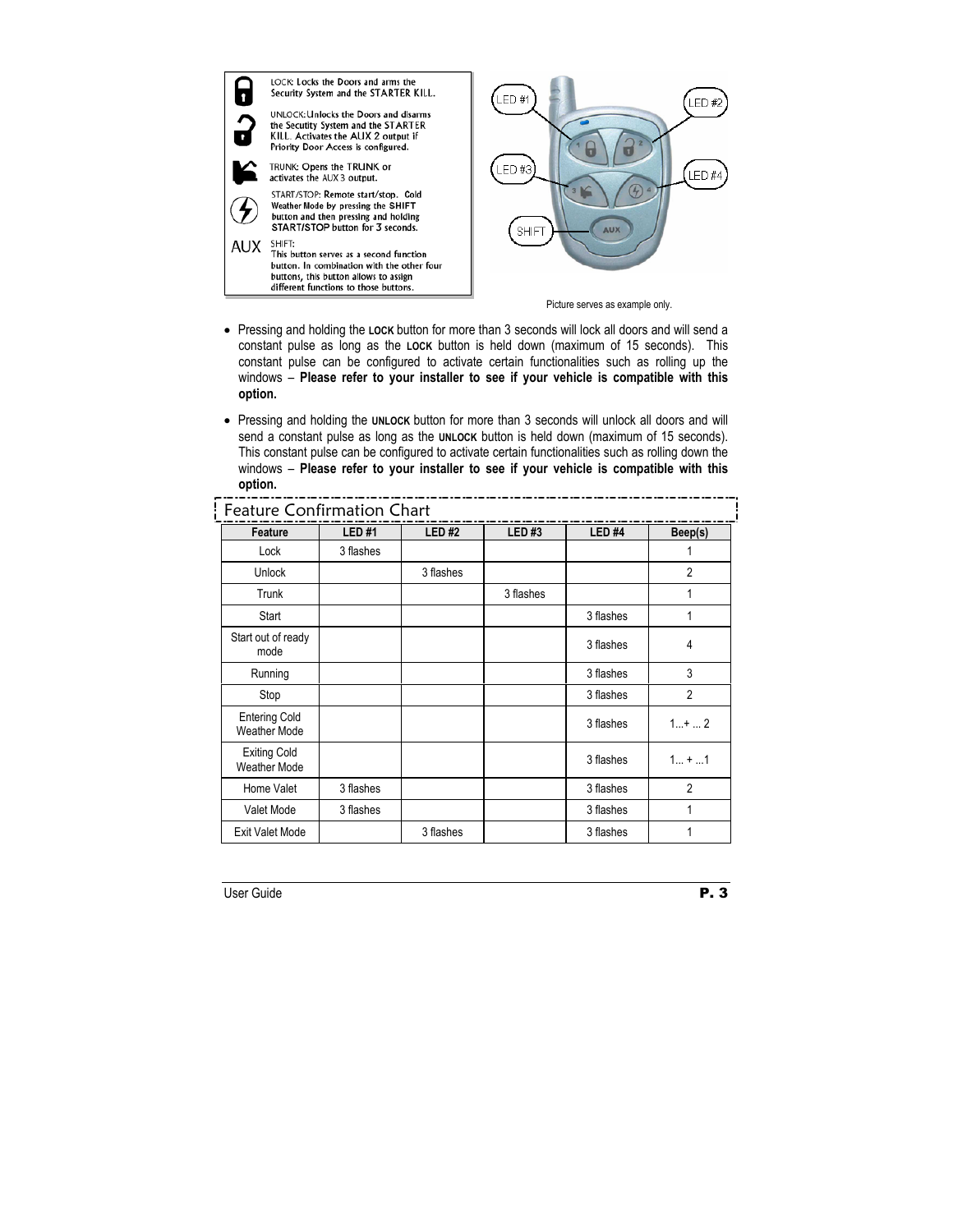### Vehicle Status Request

The status request feature allows the user to see the status of the vehicle  $\longrightarrow$  i.e.: if the doors are locked or unlocked or if the vehicle is in cold weather mode, home valet mode, in valet mode or how much time is left in the run time cycle. The following charts (Tables 1, 2 and 3) indicate the confirmation sequences.

#### **To retrieve the vehicle status:**

Press and release the **SHIFT** button then press and release the **TRUNK** button (there will be a beep). The transmitter will then flash the corresponding sequence of LEDs depending on the vehicle's status.

- $\cdot$  If the engine is NOT running, refer to Table 1.
- x **If the engine IS running under a remote start**, refer to Table 2 (if the doors are locked) or refer to Table 3 (if the doors are unlocked).

The status request feature has 2 stages:

- The first stage of flashes denotes if the vehicle's doors are locked or unlocked.
- The second stage of flashes (when applicable) denotes the vehicle status.

Status Request When the Engine is NOT Running and Ready Mode is Engaged

| ັບ<br><b>Status</b>  |                                      | <b>LED#1</b> | <b>LED#2</b> | <b>LED#3</b> | <b>LED #4</b> |                |
|----------------------|--------------------------------------|--------------|--------------|--------------|---------------|----------------|
|                      | <b>Stage</b>                         |              |              |              |               | Beep(s)        |
| Lock                 |                                      | 3 flashes    |              |              |               |                |
| <b>Unlock</b>        |                                      |              | 3 flashes    |              |               | $\overline{2}$ |
| Cold<br>Weather      | 1 <sup>st</sup> stage if<br>locked   | 3 flashes    |              |              |               | $\overline{2}$ |
|                      | 1 <sup>st</sup> stage if<br>unlocked |              | 3 flashes    |              |               | $\overline{2}$ |
|                      | 2 <sup>nd</sup> stage                |              |              |              | 1 second      |                |
| Home<br>Valet        | 1 <sup>st</sup> stage if<br>locked   | 3 flashes    |              |              |               | $\overline{2}$ |
|                      | 1 <sup>st</sup> stage if<br>unlocked |              | 3 flashes    |              |               | $\overline{2}$ |
|                      | 2 <sup>nd</sup> stage                | 1 second     |              |              | 1 second      |                |
| Valet                | 1 <sup>st</sup> stage if<br>locked   | 3 flashes    |              |              |               | 1              |
| Mode                 | 1 <sup>st</sup> stage if<br>unlocked |              | 3 flashes    |              |               | 1              |
|                      | 2 <sup>nd</sup> stage                | 1 second     |              |              | 1 second      |                |
| Out of Ready<br>Mode | 1 <sup>st</sup> stage if<br>locked   | 3 flashes    |              |              |               | 4              |
|                      | 1 <sup>st</sup> stage if<br>unlocked |              | 3 flashes    |              |               | 4              |
|                      | 2 <sup>nd</sup> stage                |              |              |              | 4 flashes     |                |

**Table 1**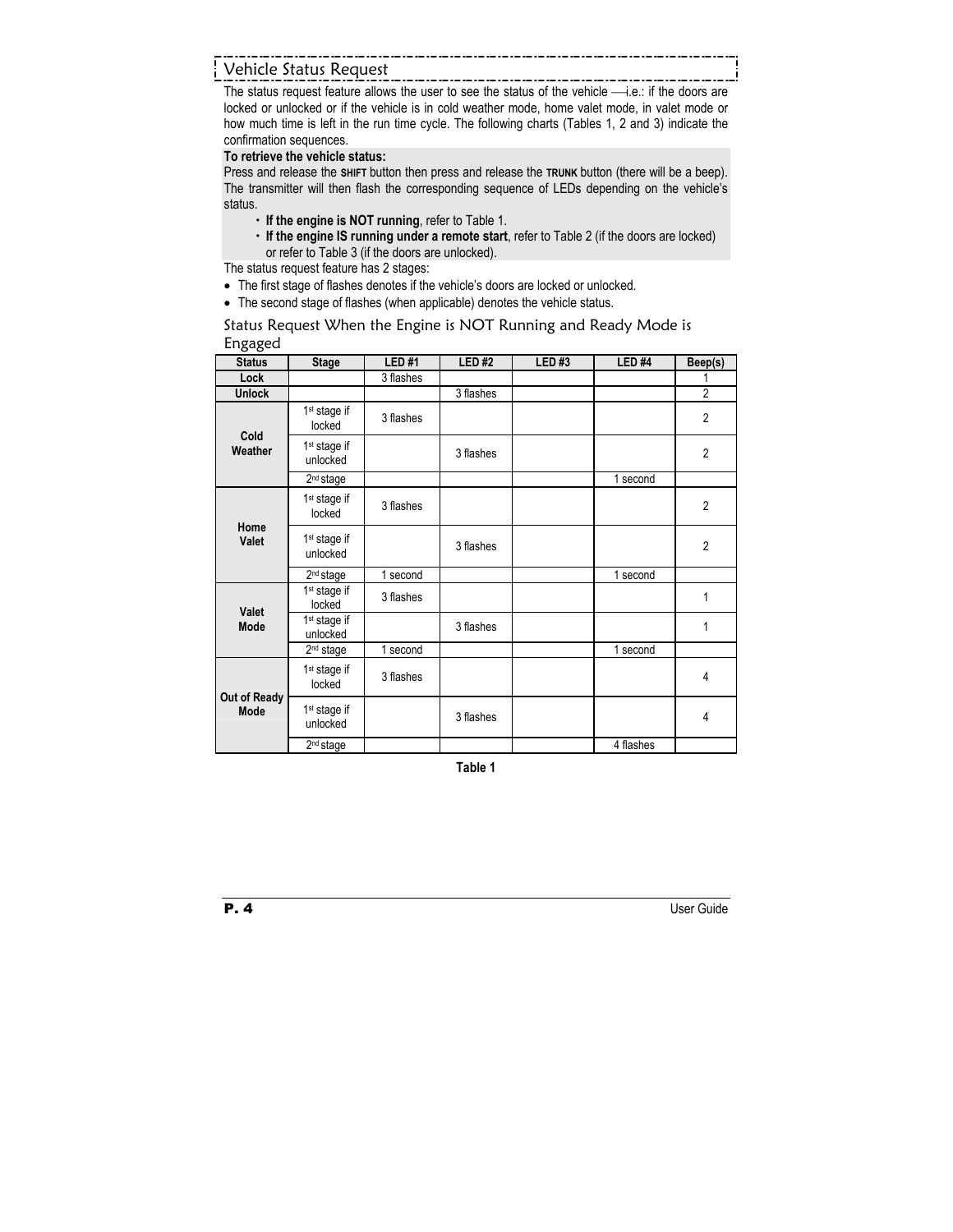#### Status Request When the Engine is Running

| <b>Run time</b>                                    | <b>Stage</b>          | <b>LED#1</b> | <b>LED#2</b> | LED#3        | LED <sub>#4</sub> | Beep(s) |
|----------------------------------------------------|-----------------------|--------------|--------------|--------------|-------------------|---------|
| If there is more<br>than 3/4 of run<br>time cycle  | 1 <sup>st</sup> stage | 3 flashes    |              |              |                   | 3       |
|                                                    | 2 <sup>nd</sup> stage | ON for 1 sec | ON for 1 sec | ON for 1 sec | ON for 1 sec      |         |
| If there is more<br>than half of run<br>time cycle | 1 <sup>st</sup> stage | 3 flashes    |              |              |                   | 3       |
|                                                    | 2 <sup>nd</sup> stage | ON for 1 sec | ON for 1 sec | ON for 1 sec |                   |         |
| If there is more<br>than 1/4 of run<br>time cycle  | 1 <sup>st</sup> stage | 3 flashes    |              |              |                   | 3       |
|                                                    | 2 <sup>nd</sup> stage | ON for 1 sec | ON for 1 sec |              |                   |         |
| If there is less<br>than 1/4 of run<br>time cycle  | 1 <sup>st</sup> stage | 3 flashes    |              |              |                   | 3       |
|                                                    | 2 <sup>nd</sup> stage | ON for 1 sec |              |              |                   |         |

## **When the vehicle's doors are locked:**

#### **Table 2**

## **When the vehicle's doors are unlocked:**  Run time | Stage | LED #1 | LED #2 | LED #3 | LED #4 | Beep(s) If there is more  $3$  and  $1$  stage  $3$   $1$  as hes  $3$ than 3/4 of run time cycle 2nd stage ON for 1 sec ON for 1 sec ON for 1 sec ON for 1 sec 1<sup>st</sup> stage 3 and 3 flashes 3 stage 3 3 stage 3 stage 3 stage 3 stage 3 stage 3 stage 3 stage 3 stage 3 stage 3 stage 3 stage 3 stage 3 stage 3 stage 3 stage 3 stage 3 stage 3 stage 3 stage 3 stage 3 stage 3 stage 3 stage If there is more than half of run time cycle 2nd stage ON for 1 sec ON for 1 sec ON for 1 sec 1<sup>st</sup> stage 3 flashes 3 flashes 3 stage 3 stage 3 stage 3 stage 3 stage 3 stage 3 stage 3 stage 3 stage 3 stage 3 stage 3 stage 3 stage 3 stage 3 stage 3 stage 3 stage 3 stage 3 stage 3 stage 3 stage 3 stage 3 stage 3 stag If there is more than 1/4 of run time cycle  $\begin{array}{|c|c|c|c|c|c|} \hline \end{array}$  2<sup>nd</sup> stage ON for 1 sec ON for 1 sec 1<sup>st</sup> stage 3 flashes 3 flashes 3 stage 3 stage 3 stage 3 stage 3 stage 3 stage 3 stage 3 stage 3 stage 3 stage 3 stage 3 stage 3 stage 3 stage 3 stage 3 stage 3 stage 3 stage 3 stage 3 stage 3 stage 3 stage 3 stage 3 stag If there is less than 1/4 of run time cycle 2<sup>nd</sup> stage ON for 1 sec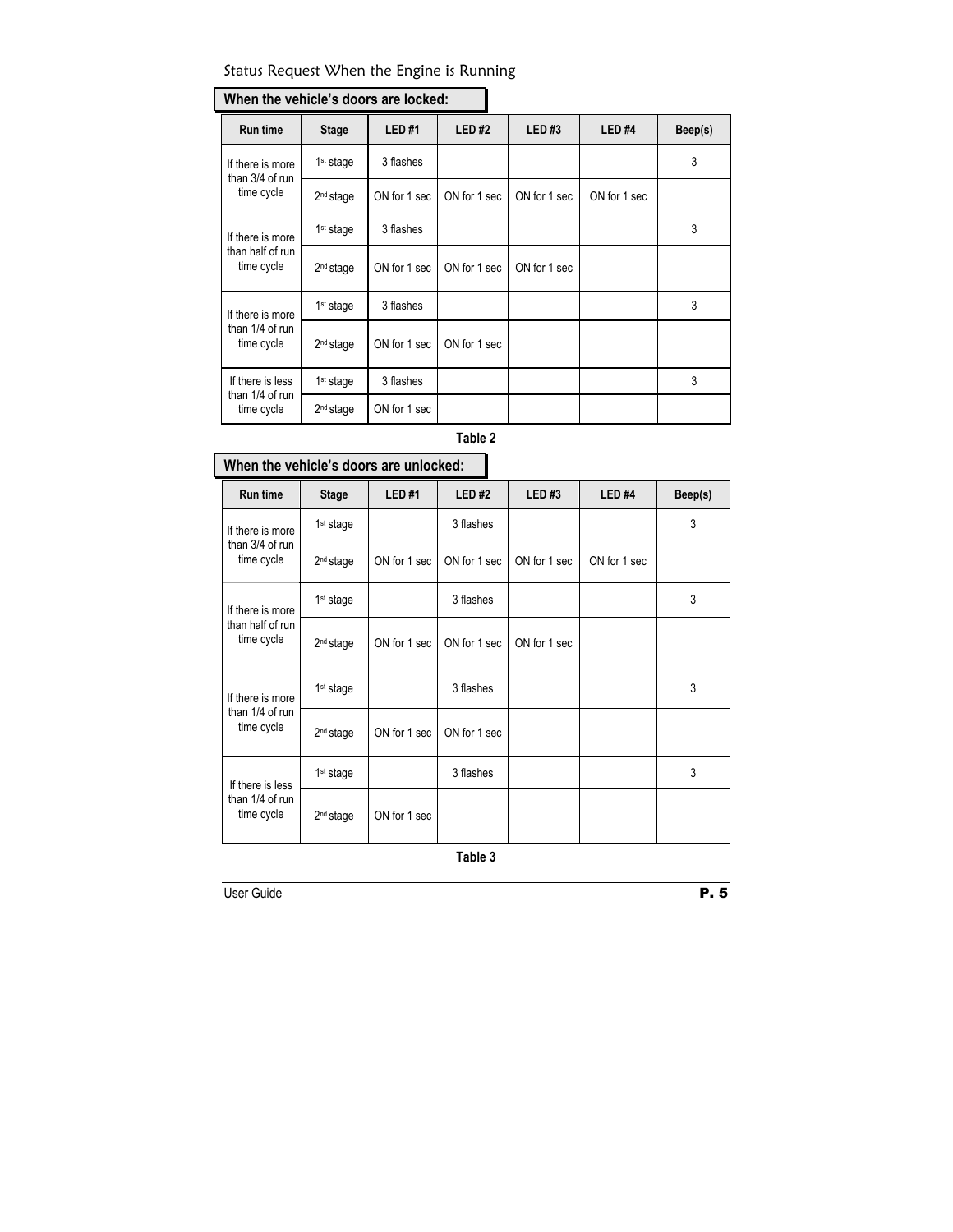| Alarm Status            |                              |                    |                |                      |                |                   |                |                    |                   |            |
|-------------------------|------------------------------|--------------------|----------------|----------------------|----------------|-------------------|----------------|--------------------|-------------------|------------|
| <b>Status</b>           | <b>Stage</b>                 |                    | <b>LED#1</b>   |                      | <b>LED#2</b>   |                   | <b>LED#3</b>   |                    | LED <sub>#4</sub> | Beep(s)    |
| Door                    | If door is<br>opened         | $\mathbf 1$<br>2.  | flash<br>flash | $\mathbf 1$<br>2.    | flash          | $\mathbf 1$<br>2. | flash          | 1.<br>2.           | flash             | continuous |
| Hood                    | If hood is<br>opened         |                    | Flash          |                      | Flash          |                   | flash          |                    | flash             | continuous |
| Ignition                | If ignition is<br>turned ON  | $\mathbf{1}$<br>2. | flash          | 1.<br>2.             | flash          | $\mathbf 1$<br>2. | flash          | 1.<br>2.           | flash<br>flash    | continuous |
| <b>Shock</b>            | If shock<br>activated        | 1.<br>2.           | flash<br>flash | $\mathbf{1}$ .<br>2. | flash<br>flash | $\mathbf 1$<br>2. | flash          | 1.<br>2.           | flash             | continuous |
| <b>Trunk</b>            | If trunk is<br>opened        | $\mathbf{1}$<br>2. | flash          | 1.<br>2.             | flash          | 1.<br>2.          | flash<br>flash | $\mathbf{1}$<br>2. | flash             | continuous |
| Remote<br><b>Finder</b> | Valet switch<br>on for 3 sec |                    |                |                      |                |                   |                |                    |                   | continuous |

#### **Table 4**

| How Run Time Cycles Work    |                                     |                                |                                  |                                          |  |  |
|-----------------------------|-------------------------------------|--------------------------------|----------------------------------|------------------------------------------|--|--|
| Run time cycle              | LED #1 will turn<br>itself off when | LED #2 will turn<br>itself off | LED #3 will turn<br>itself off   | LED #4 will turn<br>itself off           |  |  |
| 3-minute run time<br>cycle  | the cycle has<br>ended.             | 2 minutes into<br>the cycle.   | minute into the<br>1<br>cycle.   |                                          |  |  |
| 8-minute run time<br>cycle  | the cycle has<br>ended.             | minutes into<br>the cycle.     | 5 minutes into<br>the cycle.     | 3 minutes into<br>the cycle.             |  |  |
| 15-minute run time<br>cycle | the cycle has<br>ended.             | 11 minutes into<br>the cycle.  | 7 minutes into<br>the cycle.     | 4 minutes into<br>the cycle.             |  |  |
| 20-minute run time<br>cycle | the cycle has<br>ended.             | 15 minutes into<br>the cycle.  | 10 minutes into<br>the cycle.    | minutes into<br>. . 5<br>the cycle.      |  |  |
| 25-minute run time<br>cycle | the cycle has<br>ended.             | 19 minutes into<br>the cycle.  | 13<br>minutes into<br>the cycle. | minutes into<br>$\ldots$ 7<br>the cycle. |  |  |
| 30-minute run time<br>cycle | the cycle has<br>ended.             | 23 minutes into<br>the cycle.  | 16 minutes into<br>the cycle.    | minutes into<br>9<br>the cycle.          |  |  |

#### **Table 5**

**Example:** If the vehicle was programmed with a run time cycle of 15 minutes and the engine was running (under a remote start) for 5 minutes (meaning there are 10 minutes left in the run time cycle), LEDs #1 #2 and #3 would light up. (LED #3 will turn itself off when there are 8 minutes or less left in the run time cycle.)

|              |               | Multi-Level Features (default state)              |               |                                                 |
|--------------|---------------|---------------------------------------------------|---------------|-------------------------------------------------|
|              |               | <b>Basic Features (press the SHIFT button 1X)</b> |               |                                                 |
| <b>SHIFT</b> |               |                                                   |               | aux 2                                           |
| <b>SHIFT</b> | $\rightarrow$ |                                                   |               |                                                 |
| <b>SHIFT</b> |               |                                                   |               |                                                 |
|              |               |                                                   |               | Multi-Car Operation (press the SHIFT button 2X) |
| <b>SHIFT</b> |               | <b>SHIFT</b>                                      | $\rightarrow$ |                                                 |
| <b>SHIFT</b> |               | <b>SHIFT</b>                                      | $\rightarrow$ | UNLOCK: $\ldots$ 2 <sup>nd</sup> car unlock     |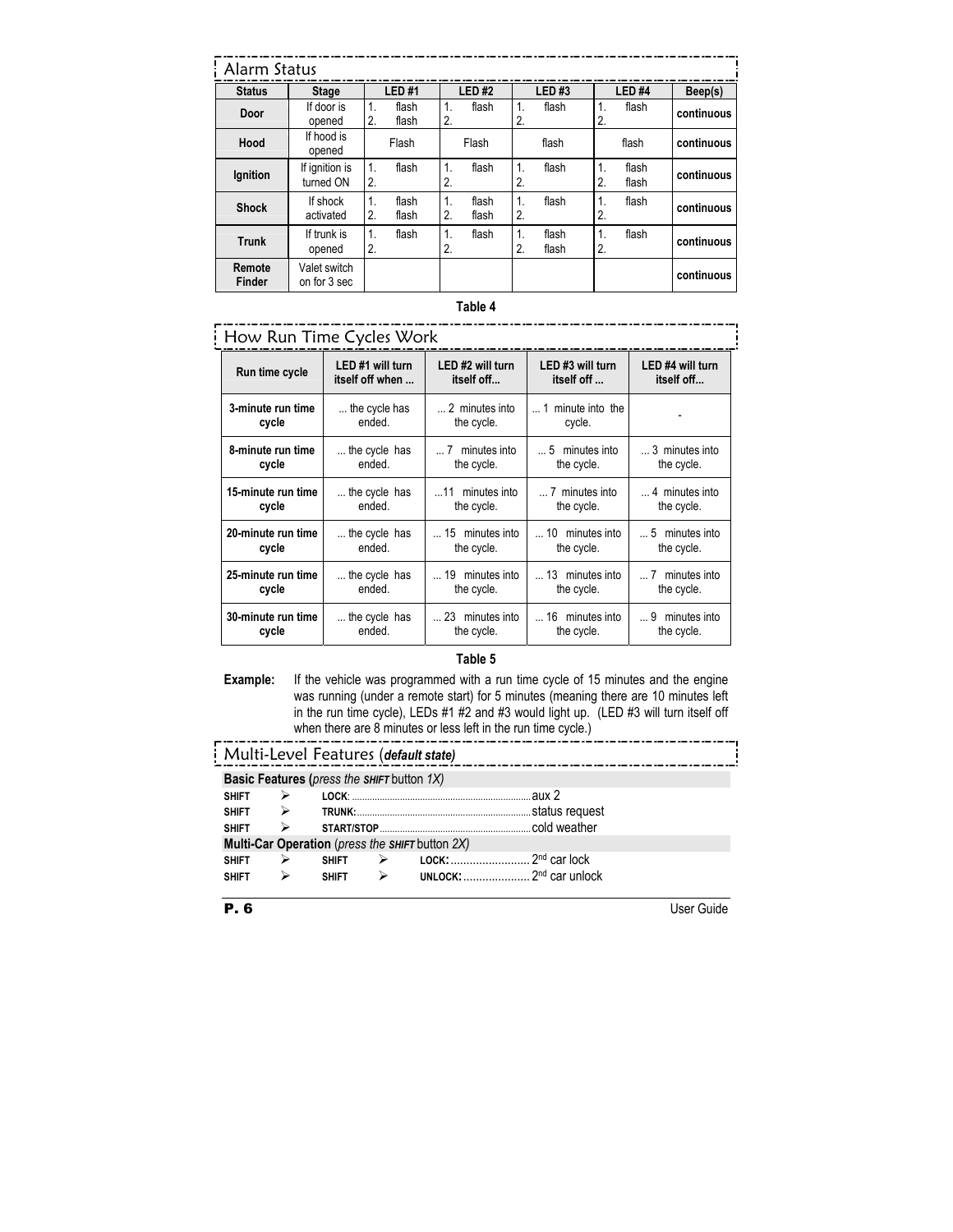| <b>SHIFT</b> | ⋗                   |              | <b>SHIFT</b>             | ➤                                                                                                  |                                                               |                                                                 | <b>START/STOP:</b> 2 <sup>nd</sup> car start/stop                 |                                                                                                      |
|--------------|---------------------|--------------|--------------------------|----------------------------------------------------------------------------------------------------|---------------------------------------------------------------|-----------------------------------------------------------------|-------------------------------------------------------------------|------------------------------------------------------------------------------------------------------|
| <b>SHIFT</b> | ⋗                   |              | <b>SHIFT</b>             | ⋗                                                                                                  |                                                               |                                                                 | TRUNK:  2 <sup>nd</sup> car trunk                                 |                                                                                                      |
|              |                     |              |                          |                                                                                                    | Customized Features (press the SHIFT button 3X)               |                                                                 |                                                                   |                                                                                                      |
|              |                     |              |                          |                                                                                                    | (May not be applicable for certain vehicles)                  |                                                                 |                                                                   |                                                                                                      |
|              |                     |              |                          |                                                                                                    |                                                               |                                                                 |                                                                   | Your installer can add customized features such as turning on the radio, opening sliding doors, etc. |
| <b>SHIFT</b> | ⋗                   | <b>SHIFT</b> | ⋗                        | <b>SHIFT</b>                                                                                       |                                                               | ➢  LOCK:                                                        |                                                                   | customized feature 1                                                                                 |
| <b>SHIFT</b> | ≻                   | <b>SHIFT</b> | ⋗                        | <b>SHIFT</b>                                                                                       |                                                               | ➢ ………………… UNLOCK:                                               |                                                                   | customized feature 2                                                                                 |
| SHIFT        | ⋗                   | <b>SHIFT</b> | ⋗                        | <b>SHIFT</b>                                                                                       |                                                               | > TRUNK:                                                        |                                                                   | customized feature 3                                                                                 |
| <b>SHIFT</b> | ↘                   | <b>SHIFT</b> | ⋗                        | <b>SHIFT</b>                                                                                       |                                                               | >  START/STOP:                                                  |                                                                   | customized feature 4                                                                                 |
|              |                     |              |                          |                                                                                                    |                                                               | <b>Setting Transmitter Features</b> (press the SHIFT button 4X) |                                                                   |                                                                                                      |
|              |                     |              |                          |                                                                                                    |                                                               | By default, the multi-level features are programmed as follows: |                                                                   |                                                                                                      |
|              |                     |              |                          |                                                                                                    | • Level 1 (Basic Features)                                    |                                                                 |                                                                   |                                                                                                      |
|              |                     |              |                          |                                                                                                    |                                                               | Level 2 (Multi car operation)                                   |                                                                   |                                                                                                      |
|              |                     |              |                          |                                                                                                    |                                                               | • Level 3 (Customized Features)                                 |                                                                   |                                                                                                      |
|              | desired function.   |              |                          |                                                                                                    |                                                               |                                                                 |                                                                   | To access a feature that is programmed as level 1, press the SHIFT button once followed by the       |
|              | desired function.   |              |                          |                                                                                                    |                                                               |                                                                 |                                                                   | • To access a feature that is programmed as level 2, press the SHIFT button twice followed by the    |
|              |                     |              | by the desired function. |                                                                                                    |                                                               |                                                                 |                                                                   | • To access a feature that is programmed as level 3, press the sнигт button three times followed     |
|              |                     |              |                          |                                                                                                    |                                                               |                                                                 |                                                                   | Your installer can customize these multi-level features to best suit you. Your options are:          |
|              |                     |              |                          |                                                                                                    |                                                               | Option 1:                                                       |                                                                   |                                                                                                      |
|              |                     |              |                          | Level 1 (requires pressing the SHIFT button 1X)                                                    |                                                               | →                                                               | Multi car operation                                               |                                                                                                      |
|              |                     |              |                          |                                                                                                    |                                                               | →                                                               | <b>Basic features</b>                                             |                                                                                                      |
|              |                     |              |                          | Level 2 (requires pressing the SHIFT button 2X)<br>Level 3 (requires pressing the SHIFT button 3X) |                                                               | $\rightarrow$                                                   | <b>Customized features</b>                                        |                                                                                                      |
|              |                     |              |                          |                                                                                                    |                                                               |                                                                 |                                                                   |                                                                                                      |
|              |                     |              |                          |                                                                                                    |                                                               | Option 2:<br>→                                                  | <b>Basic features</b>                                             |                                                                                                      |
|              |                     |              |                          | Level 1 (requires pressing the SHIFT button 1X)<br>Level 2 (requires pressing the SHIFT button 2X) |                                                               |                                                                 | Multi car operation                                               |                                                                                                      |
|              |                     |              |                          |                                                                                                    | Level 3 (requires pressing the SHIFT button 3X) $\rightarrow$ | →                                                               | <b>Customized features</b>                                        |                                                                                                      |
|              |                     |              |                          |                                                                                                    |                                                               | Option 3:                                                       |                                                                   |                                                                                                      |
|              |                     |              |                          | Level 1 (requires pressing the SHIFT button 1X)                                                    |                                                               | →                                                               | Customized features                                               |                                                                                                      |
|              |                     |              |                          | Level 2 (requires pressing the SHIFT button 2X)                                                    |                                                               | →                                                               | Multi car operation                                               |                                                                                                      |
|              |                     |              |                          | Level 3 (requires pressing the SHIFT button 3X)                                                    |                                                               | $\rightarrow$                                                   | <b>Basic features</b>                                             |                                                                                                      |
|              |                     |              |                          |                                                                                                    |                                                               | Option 4:                                                       |                                                                   |                                                                                                      |
|              |                     |              |                          | Level 1 (requires pressing the SHIFT button 1X)                                                    |                                                               | →                                                               | <b>Basic features</b>                                             |                                                                                                      |
|              |                     |              |                          | Level 2 (requires pressing the SHIFT button 2X)                                                    |                                                               | →                                                               | <b>Customized features</b>                                        |                                                                                                      |
|              |                     |              |                          |                                                                                                    | Level 3 (requires pressing the SHIFT button 3X) $\rightarrow$ |                                                                 | Multi car operation                                               |                                                                                                      |
|              |                     |              |                          |                                                                                                    |                                                               |                                                                 |                                                                   | <b>Example:</b> If the multi-level features were set to option 3, the setup would be as follows:     |
|              |                     |              |                          | Level 1                                                                                            | →                                                             | Customized feature                                              |                                                                   |                                                                                                      |
|              |                     |              |                          | Level 2                                                                                            | $\rightarrow$                                                 | Multi car operation                                             |                                                                   |                                                                                                      |
|              |                     |              |                          | $\cdot$ Level 3                                                                                    | $\rightarrow$                                                 | <b>Basic features</b>                                           |                                                                   |                                                                                                      |
|              |                     |              |                          |                                                                                                    |                                                               |                                                                 | The "Basic features" are now programmed as level 3 and therefore: |                                                                                                      |
|              |                     |              |                          |                                                                                                    |                                                               |                                                                 |                                                                   | To access the AUX 2 feature, the user needs to press on the SHIFT button three (3) times followed    |
|              | by the LOCK button. |              |                          |                                                                                                    |                                                               |                                                                 |                                                                   |                                                                                                      |
|              |                     |              |                          |                                                                                                    |                                                               |                                                                 |                                                                   | $\cdot$ To access the status request feature, the user needs to press on the SHIFT button three (3)  |
|              |                     |              |                          | times followed by the TRUNK button.                                                                |                                                               |                                                                 |                                                                   |                                                                                                      |
|              |                     |              |                          |                                                                                                    |                                                               |                                                                 |                                                                   | To access cold weather mode, the user needs to press on the SHIFT button three (3) times             |
|              |                     |              |                          | followed by the START/STOP button.                                                                 |                                                               |                                                                 |                                                                   |                                                                                                      |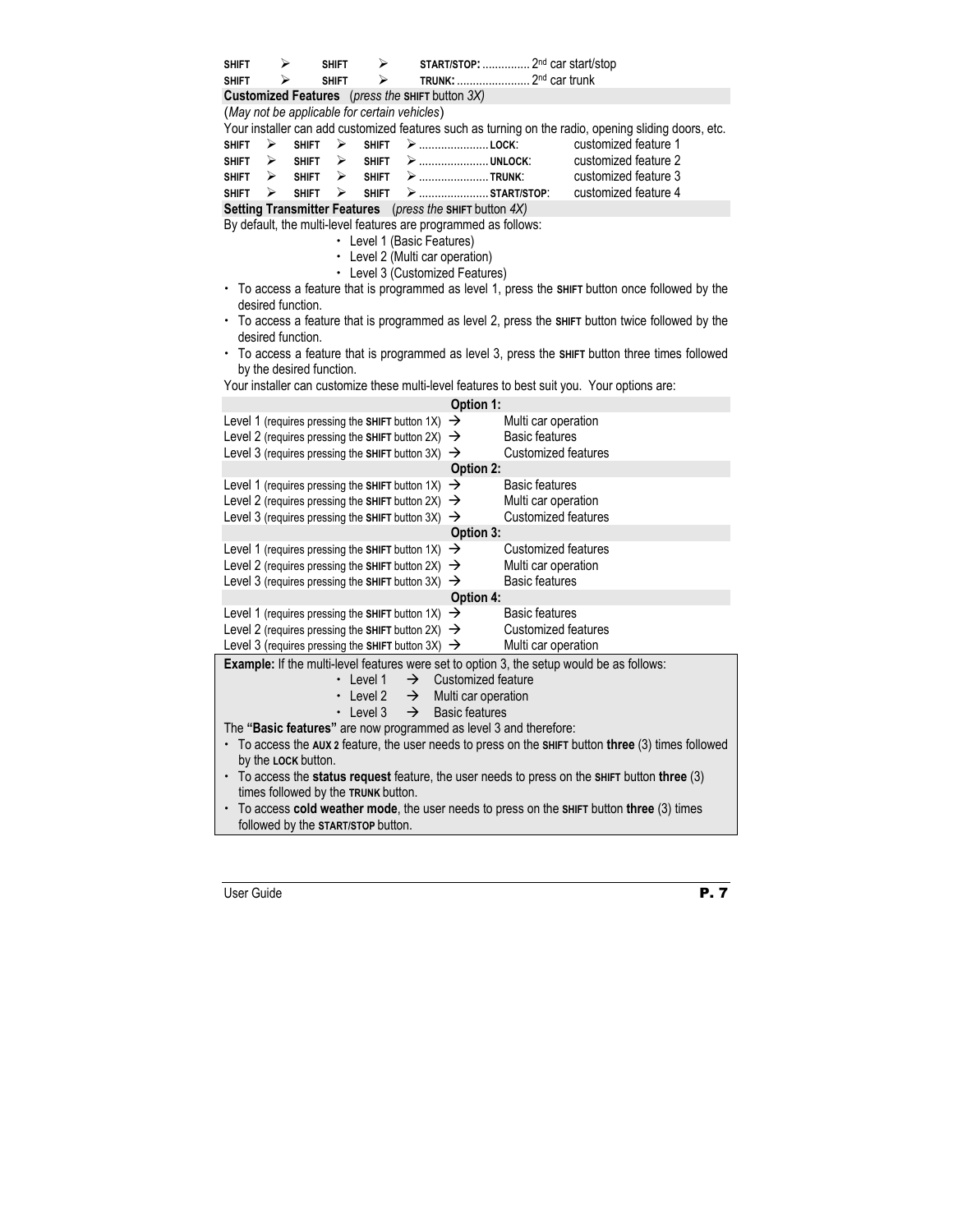**Note:** When using the companion remote, Shift button must be pressed twice quickly the first time. For instance, to access *customized feature 1***,** press **SHIFT** twice quickly, **SHIFT** and **SHIFT** again followed by **LOCK.** 

#### Remote Starting Your Vehicle

If your vehicle has an **automatic transmission**, simply press the **START/STOP** button to remote start your vehicle. Please see "**To remote start your vehicle**" below.

**Warning:** If you vehicle has an automatic transmission and the parking lights flash 15 times after pressing the **START/STOP** button, please see your installer as programming will have to be modified.

#### Setting Your Vehicle into Ready Mode

If your vehicle has a **manual transmission** you must read the following indications. In order to start the vehicle by remote, the unit must first be set to Ready Mode. If the unit is not set to Ready Mode, it cannot remote start the vehicle.

**Please note that Ready Mode can be enabled by the remote or the handbrake, depending on the option that was selected by your installer. Therefore, you must follow the appropriate procedure between the two described below in order to set your vehicle into Ready Mode.** 

Once the system is set to Ready Mode, the vehicle can be remote started and stopped at any time. The system will exit Ready Mode if a door, the hood or the trunk is opened, if the brake pedal is pressed, if the parking brake is disengaged or if the ignition key is turned to the **IGNITION ON (RUN)** position.

|    | If Ready Mode is enabled by remote                                                                                                                                                                                                                       | If Ready Mode is enabled by handbrake                                                                                                                                                                                                   |  |  |  |  |  |
|----|----------------------------------------------------------------------------------------------------------------------------------------------------------------------------------------------------------------------------------------------------------|-----------------------------------------------------------------------------------------------------------------------------------------------------------------------------------------------------------------------------------------|--|--|--|--|--|
| 1. | neutral position.                                                                                                                                                                                                                                        | Ensure that all the doors, hood and trunk are closed. Make sure that the gear selector is in the                                                                                                                                        |  |  |  |  |  |
| 2. | With the engine already running, apply the<br>parking brake once and release the brake<br>pedal.<br>Make sure to release the brake pedal.                                                                                                                | 2.<br>With the engine already running, apply the<br>parking brake twice and release the brake<br>pedal.<br>Make sure to release the brake pedal.<br>The parking lights will flash 3 times<br>quickly and remain lit.<br>Skip to step 4. |  |  |  |  |  |
| 3. | Within 20 sec. of engaging the parking<br>brake, press and hold LOCK, UNLOCK or<br><b>START/STOP</b> on the transmitter.<br>The parking lights will flash 3 times<br>quickly and remain lit.                                                             |                                                                                                                                                                                                                                         |  |  |  |  |  |
| 4. | Remove the key: the engine will continue running.                                                                                                                                                                                                        |                                                                                                                                                                                                                                         |  |  |  |  |  |
| 5. | Exit the vehicle and close all doors, hood and trunk.                                                                                                                                                                                                    |                                                                                                                                                                                                                                         |  |  |  |  |  |
| 6. | Press for approx. 1 second either:<br><b>LOCK</b> to lock the doors and shut down the engine:<br>a.<br><b>UNLOCK</b> to unlock the doors and shut down the engine;<br>b.<br><b>START/STOP</b> to shut down the engine without affecting the doors.<br>C. |                                                                                                                                                                                                                                         |  |  |  |  |  |

#### **To set the system to Ready Mode:**

#### To remote start your vehicle

Press the **START/STOP** button for approximately 1 second. The parking lights will come **ON** and the transmitter will beep once to inform you that the remote starter has received your signal. Approximately 5 seconds later, the engine will start. The transmitter will beep 3 times and the parking lights will remain **ON** during the pre-programmed run time of the engine.

If the vehicle does not start at the first attempt, the system will shut down. If your vehicle is equipped with an automatic transmission, there will be 3 start attempts before the system gives up.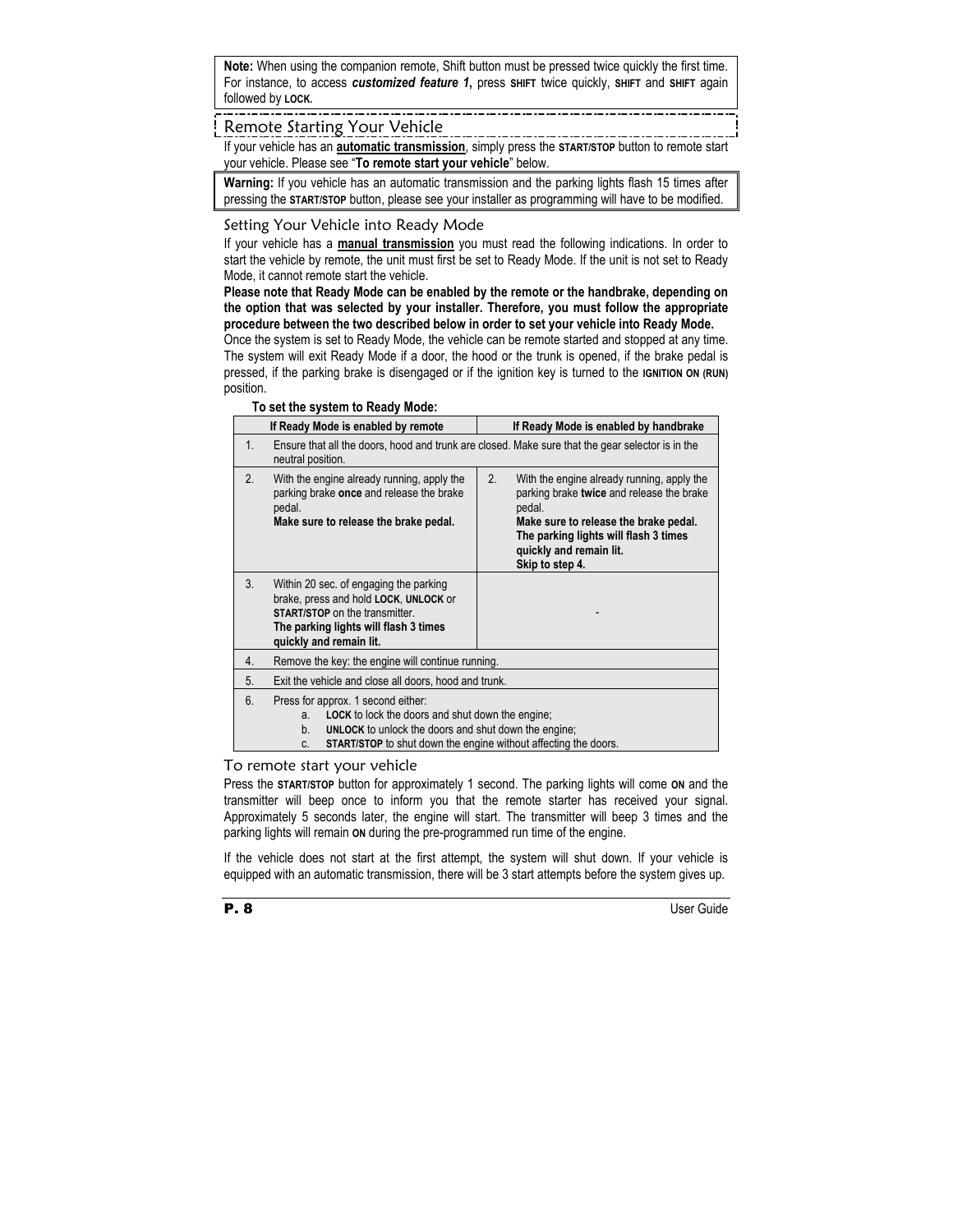## Vehicle Presets

#### Heater & Heated Seats

When leaving the vehicle it is recommended to preset the accessory controls in preparation for the next remote start. Settings for the blower motor (fan) as well as heated seats (if equipped) should not be left on **HIGH**. It is recommended to leave the settings on **LOW** or **MEDIUM** instead.

#### Windshield Wipers, Radio & Headlights

Certain vehicles energize the radio and / or windshield wipers and / or headlight circuits while running under remote start. When leaving the vehicle you must ensure that the windshield wiper and headlight switches are **OFF**. Leaving the headlight switch **ON** on certain types of vehicles could cause them to remain **ON** even after remote starter shut down, resulting in a dead battery.

#### Driving Off

With the vehicle running under remote start, press the **UNLOCK** button to disarm the security system (this will also unlock the doors). Enter the vehicle and do the following:

- 1. Turn the ignition key to the **IGNITION ON (RUN)** position. (**Do not turn the key** to the **CRANK** position while the engine is running. This will cause the starter motor to re-engage.)
- 2. Press the brake pedal to disengage the remote starter unit.

You are now ready to drive off.

## Using the Remote Starter

#### Arming and Disarming the Security System

To **disarm** the alarm and Starter Kill (if installed) and unlock the doors (if installed):

- 1. Press and hold the **UNLOCK** button for approx. 1 sec.
	- You will hear **two chirps** if the Siren or Horn is so configured.
- 2. The **UNLOCK** button will light up on the LED display of the remote control. The parking lights will flash twice and the LED will go out to confirm that the doors have been unlocked (the starter kill (if installed) and the alarm will disarm as well). Turning the ignition ON and OFF will reset the alarm memory.

In Passive Mode, the system will rearm automatically 30 seconds after the key is taken out of the ignition (or was not turned to the ON position and the last door was closed). If the vehicle was remote started, the break pedal must be pressed in order to allow the unit to detect that the user has taken over control of the vehicle. This will stop the sequence for passive rearm.

To **arm** the alarm and Starter Kill (if installed) and lock the doors (if installed):

- 1. Press and hold the lock button for approx. 1 sec.
- You will hear **one chirp** if the Siren or Horn is so configured.
- 2. The **LOCK** button will light up on the LED display of the remote control. The parking lights will flash once and the LED will flash slowly to confirm that the doors have been locked (the Starter Kill (if installed) and the alarm will arm as well).

#### Idle Mode

**Convenience feature:** Idle Mode allows you to keep the engine running and the doors locked while you stop, for example, at a convenience store or for a short delivery.

This feature allows you to let the remote starter take control of the vehicle (i.e. no Key in the Ignition Switch) while the engine is running.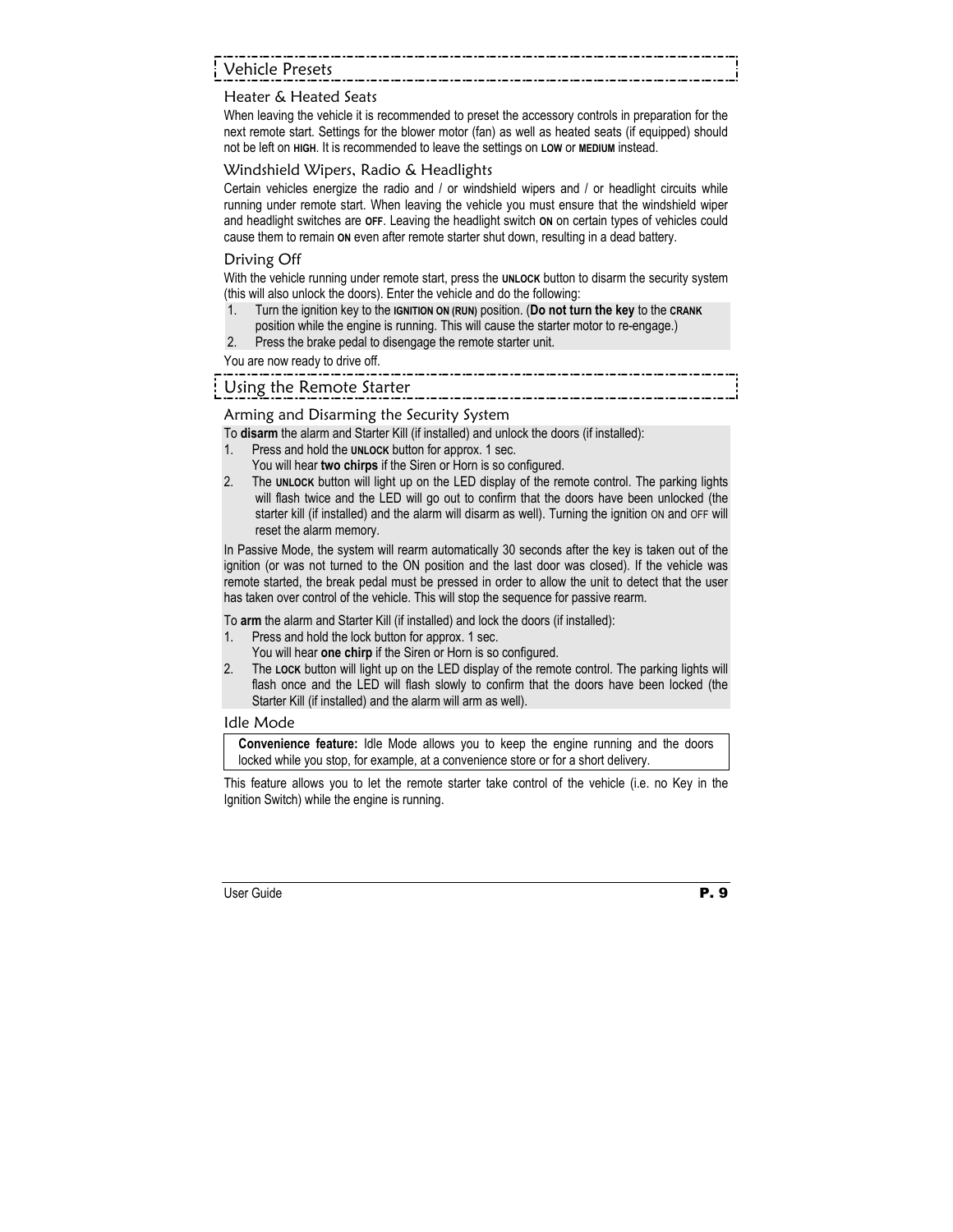#### **To leave the vehicle in Idle Mode if your vehicle has an automatic transmission:**

- 1. With the engine running, make sure to release the brake pedal and press the **UNLOCK** button (to unlock the doors, if installed) or the **START/STOP** button on the remote control until the parking lights come on or you hear a series of clicks.
- 2. Remove the key and exit the vehicle. The engine will continue running.
- 3. Lock the doors if needed.

The engine will continue running until the user re-enters the vehicle or until the expiration of the Engine Run Time.

If your vehicle has a **manual transmission**, Idle Mode can be activated through the same routine as that used for Ready Mode; for the last step, the **TRUNK** button is pressed instead of the other buttons.

- 1. Ensure that all the doors, hood and trunk are closed and that the shifter is in the neutral position.
- 2. With the engine running, apply the parking brake and release the brake pedal. **Make sure to release the brake pedal.**
- 3. Within 20 sec. of engaging the parking brake, push **LOCK**, **UNLOCK** or **START/STOP** on the transmitter.

**The parking lights will flash 3 times quickly and remain lit.** 

- 4. Remove the key; the engine will continue running.
- 5. Exit the vehicle and close all doors, hood and trunk.
- 6. Press the **TRUNK** button until you hear a chirp (the doors will lock if remote door lock is installed, and the system will arm).

If the pre-programmed run time expires or if the user shuts down the engine by remote control, the vehicle will be in Ready Mode.

**Caution!!!** Do not leave children or pets unattended in a vehicle running in Idle Mode.

#### Turbo Mode

If turbo mode is configured at installation, it will allow a turbocharger to idle down after the user leaves the vehicle (the unit will take over the vehicle and keep it running for 60 seconds or until it is shut down by remote control). The vehicle will remain in Ready Mode.

**If your vehicle has an automatic transmission, proceed as follows to set the system in Turbo Mode:**

- 1. With the engine running, make sure to release the brake pedal and press the **LOCK** button on the transmitter until the parking lights come **ON** or you hear a series of clicks.
- 2. Remove the key from the ignition switch. **The engine will continue running.**
- 3. Exit the vehicle and close all doors, hood and trunk.
- 4. **Press the TRUNK button (this will lock the doors; the engine will shut down after 60 seconds of Turbo Mode).**

#### **If your vehicle has a manual transmission, follow all steps of the Ready Mode routine, to activate Turbo Mode:**

- 1. Ensure that all the doors, hood and trunk are closed and that the shifter is in the neutral position.
- 2. With the engine running, apply the parking brake and release the brake pedal. **Make sure to release the brake pedal.**
- 3. Within 20 sec. of engaging the parking brake, press **LOCK**, **UNLOCK** or **START/STOP** on the transmitter.

**The parking lights will flash 3 times quickly and remain lit.**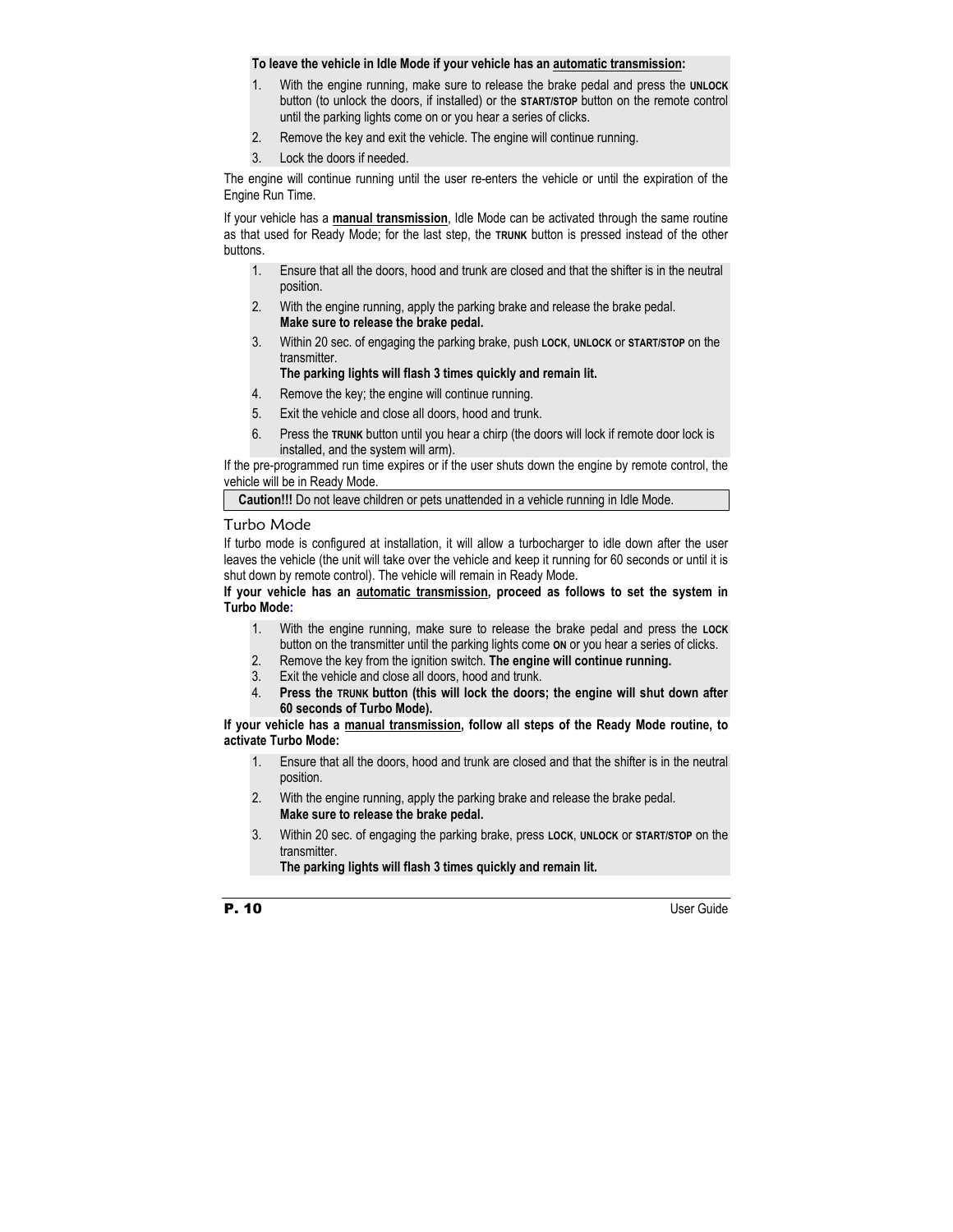- 4. Remove the key; the engine will continue running.
- 5. Exit the vehicle and close all doors, hood and trunk.
- 6. Press and hold either:
- a. **LOCK** to lock the doors and shut down the engine after 60 sec.;
- b. **UNLOCK** to unlock the doors and shut down the engine after 60 sec.;
- c. **START/STOP** to shut down the engine immediately, without affecting the doors (this will bypass Turbo Mode).
- d. **TRUNK to set the vehicle into idle mode.**

#### Valet Modes

When your vehicle is in valet mode, the remote starter functionalities and alarm are disabled. If the vehicle needs to be serviced, or if you park it indoors, valet mode will prevent the engine from being remote started accidentally.

Valet Mode Using the Valet Switch (if installed)

#### **To put the system** *into* **valet mode:**

- 1. Turn the key to the **IGNITION ON (RUN)** position.
- 2. Within 3 sec., press the valet button for 1 second.

#### **The parking lights will flash three times to indicate that the vehicle is now in valet mode.**  3. Turn the key to the **OFF** position.

**The LED on the antenna will come ON solid.** 

#### **To take the system** *out of* **valet mode:**

- 1. Turn the key to the **IGNITION ON (RUN)** position.
- 2. Within 3 sec., press the valet button for 1 second (the LED will turn **OFF** or start to flash). **The parking lights will flash twice to indicate that the vehicle is now out of valet mode. The LED will go out or start to flash.**

**Note**: Once valet mode is activated, the remote starter and alarm functions will be disabled.

#### Ignition Valet

This feature will allow you to put your system into valet mode by using the ignition key instead of the valet button (as above). Ignition valet can be used without a valet button installed.

#### **To put the system** *into* **valet mode:**

Insert the key into the ignition switch. Turn the ignition on then **OFF** 5 times in 10 seconds. (**Note: ON** is the position before crank.) The parking lights will flash three times to indicate that the system is now in valet mode. The LED will turn **ON** solid.

#### **To take the system** *out of* **valet mode:**

Insert the key into the ignition switch. Turn the ignition on then OFF 5 times in 10 seconds. (**Note: ON** is the position before crank.)

The parking lights will flash twice to indicate that the system is now out of valet mode. The LED will go out or start to flash.

**Note**: Once the ignition valet is activated, the remote starter and alarm functions will be disabled.

#### Remote Valet Mode

This feature will allow you to put your system into valet mode by using the transmitter instead of the valet button (as above).

#### **Getting** *into* **valet mode**

• Hold the **UNLOCK** and **START/STOP** buttons simultaneously for 3 seconds.  **The parking lights will flash 3 times.**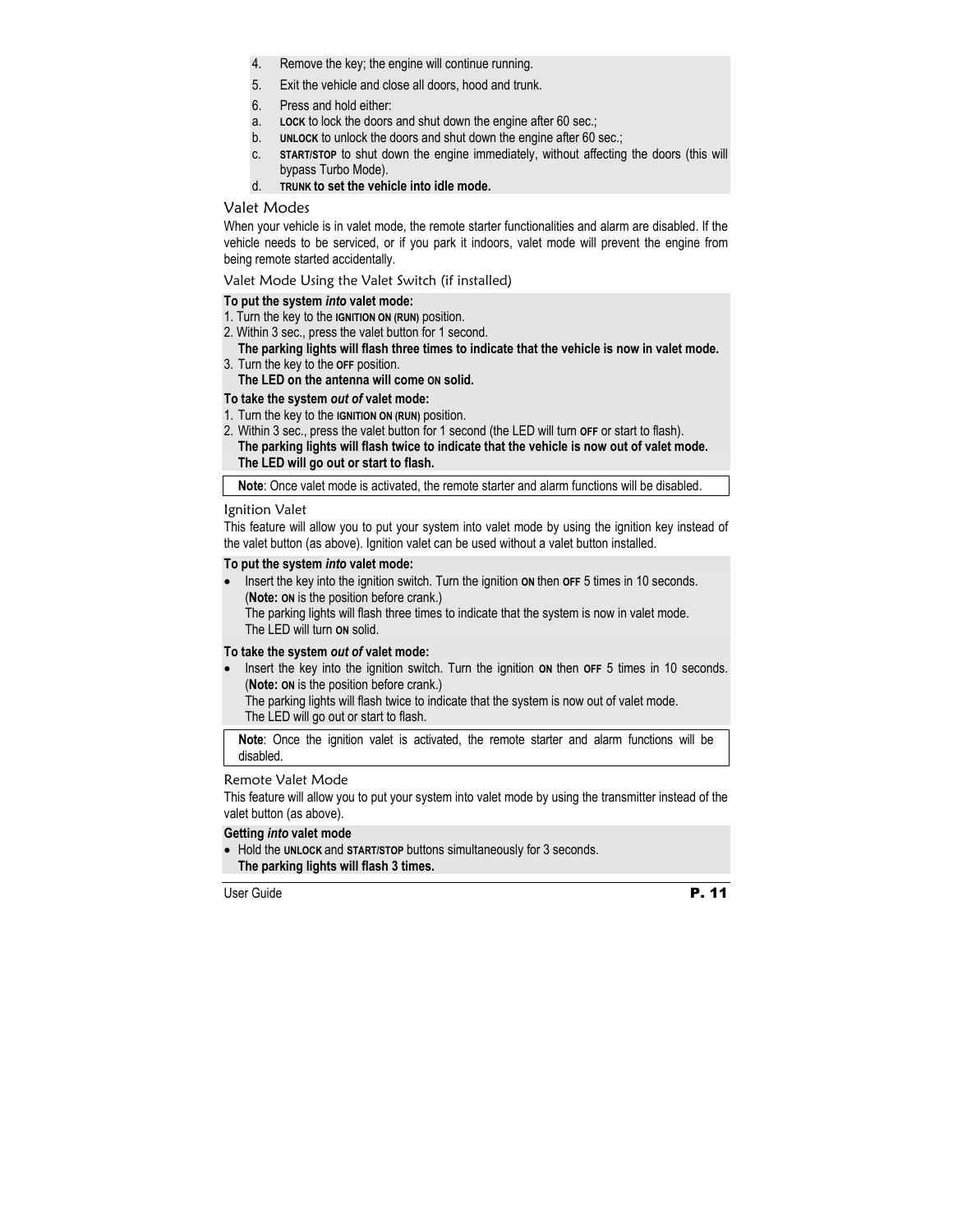**The LED will turn on solid.** 

#### **Getting** *out of* **valet mode**

• Hold the **UNLOCK** and **START/STOP** buttons simultaneously for 3 seconds.  **The parking lights will flash 2 times. The LED will turn off.** 

**Note**: Once the remote valet is activated, the remote starter and alarm functions will be disabled.

#### Home Valet Mode

If configured at installation, this feature will set the vehicle to a no-remote-start mode: if the vehicle is parked indoors there is no danger of it starting accidentally by remote control.

**Note:** Once the home valet mode is activated, the vehicle will not start by remote but the alarm functions will still be active.

#### **To take the system** *into* **home valet mode:**

- Press the **LOCK** or **UNLOCK** button.
- Within 3 seconds, press the **LOCK** and **START/STOP** buttons simultaneously until the parking lights go **ON,** then **OFF**.

#### **To take the system** *out of* **home valet mode:**

• Turn the ignition key to the **IGNITION ON (RUN)** position.

The system will warn you if someone attempts to start your vehicle while it stands in home valet mode. The parking lights will:

| i.   | Turn on then OFF; then   |
|------|--------------------------|
| ii.  | Flash twice, pause; then |
| iii. | Flash twice again.       |

#### Panic Mode

In an emergency situation, you can activate panic mode by pressing and holding the **SHIFT** button for 3 seconds. This will sound the siren and the parking lights will start to flash. (If the vehicle is under a remote start, the engine will shut down immediately.)

You can stop the horn siren by pressing the **LOCK** or **UNLOCK** button.

Furthermore, the panic mode can be stopped by activating one of the following three (3) features:

- a) Remote valet
- b) lanition valet
- c) Valet mode using the valet switch

Panic Mode will automatically shut down after 30 seconds.

#### Quick Lockout (Secure Panic)

For fast protection in emergency situations, the system will **LOCK** all doors when **the brake pedal is pressed and the unit is in Panic Mode**. For example, if a person is pursued or feels threatened; the system can be disarmed by pressing the **UNLOCK** button. While approaching the vehicle, the **SHIFT** button must be pressed and held for 3 seconds (to engage Panic Mode). With Panic Mode engaged, if the person enters the car and presses the brake pedal, Quick Lockout will lock the doors.

#### Temporary Chirp Delete

To temporarily disable the chirp confirmations of the siren upon arming and disarming (e.g. in a quiet neighbourhood):

- 1. Press the **TRUNK** button.
- 2. Within 3 sec., press the **LOCK** or **UNLOCK** button to arm or disarm without any chirps.

#### Cold Weather Mode

If your vehicle has a manual transmission, Ready mode should be set before entering Cold Weather mode. When cold weather mode is active, the engine starts every 2 hours and runs for 3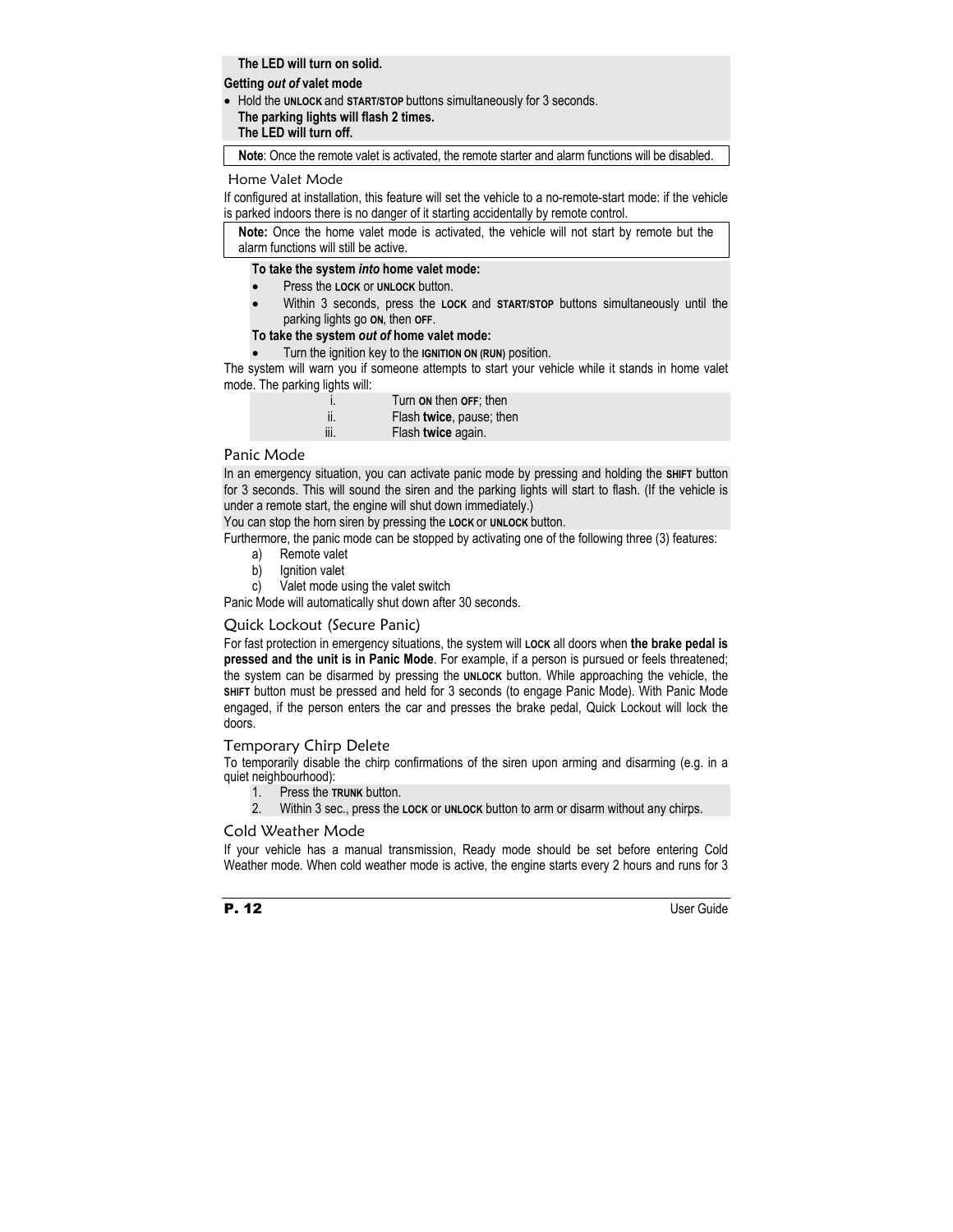minutes (or 8 or 20 minutes with diesel engines). Cold weather mode automatically ends after 24 hours (or 12 starts).

#### **To** *enter* **Cold Weather Mode:**

• Press the **SHIFT** button and then the **START/STOP** for 3 seconds**.**

There will be two (2) beeps and the parking lights will flash three (3) times.

**Note:** You can enter Cold Weather mode the same way on a manual vehicle, as long as the unit is in Ready mode first.

#### **To** *exit* **Cold Weather Mode, do any one of the following actions:**

- Open the hood.
- Start the engine by remote.
- Start the engine with the key.
- Press the **SHIFT** button and then the **START/STOP** button for three seconds.

There will be one (1) beep and the parking lights will flash once.

#### Advanced Features: Installation-programmable Options

The remote starter was designed with flexibility and OEM integration in mind. With its programmable options, this unit can single-handedly control nearly any electrical system in your vehicle.

**Caution:** The programming of your system should be left to a professional. Changing any one of the settings may affect the operation of your remote starter.

#### **The installation-programmable options are as follows:**

Passive or Active Arming Remote Door Locks Priority Door Access Ignition-controlled Door Locks Ignition Relock Relock Secure Lock Remote Trunk Release

Starter Kill / Anti-grind feature Siren/Horn Chirp Timing Safe Start Home Valet Turbo Mode Engine Run Time Extended run time Multi-car Operation

**Note:** Some of these options should only be used on certain vehicles; please consult with your installer.

#### Passive or Active Arming

The alarm system and the starter kill can be configured either to passive mode (to arm automatically) or active mode (requires the user's intervention to arm). By default, your remote starter is configured to **passive mode**. In passive mode, the starter kill will automatically arm **30 seconds** after the last door is closed or the ignition is turned off. The remote starter will not arm if a door, hood or trunk is left open, or if you re-open a door, hood or trunk within the 30-second delay. Please note that when pressing the **TRUNK** button, the trunk will open and the security system will disarm. If your vehicle is in passive mode, the security system will rearm after a 30 second delay, after the last door, trunk or hood is closed.

**Important note:** When the system re-arms automatically, you can disarm the system by simply pressing the **UNLOCK** button.

#### Remote Door Locks

If your remote starter was installed with the remote door locks option, you will have the convenience of remote keyless entry.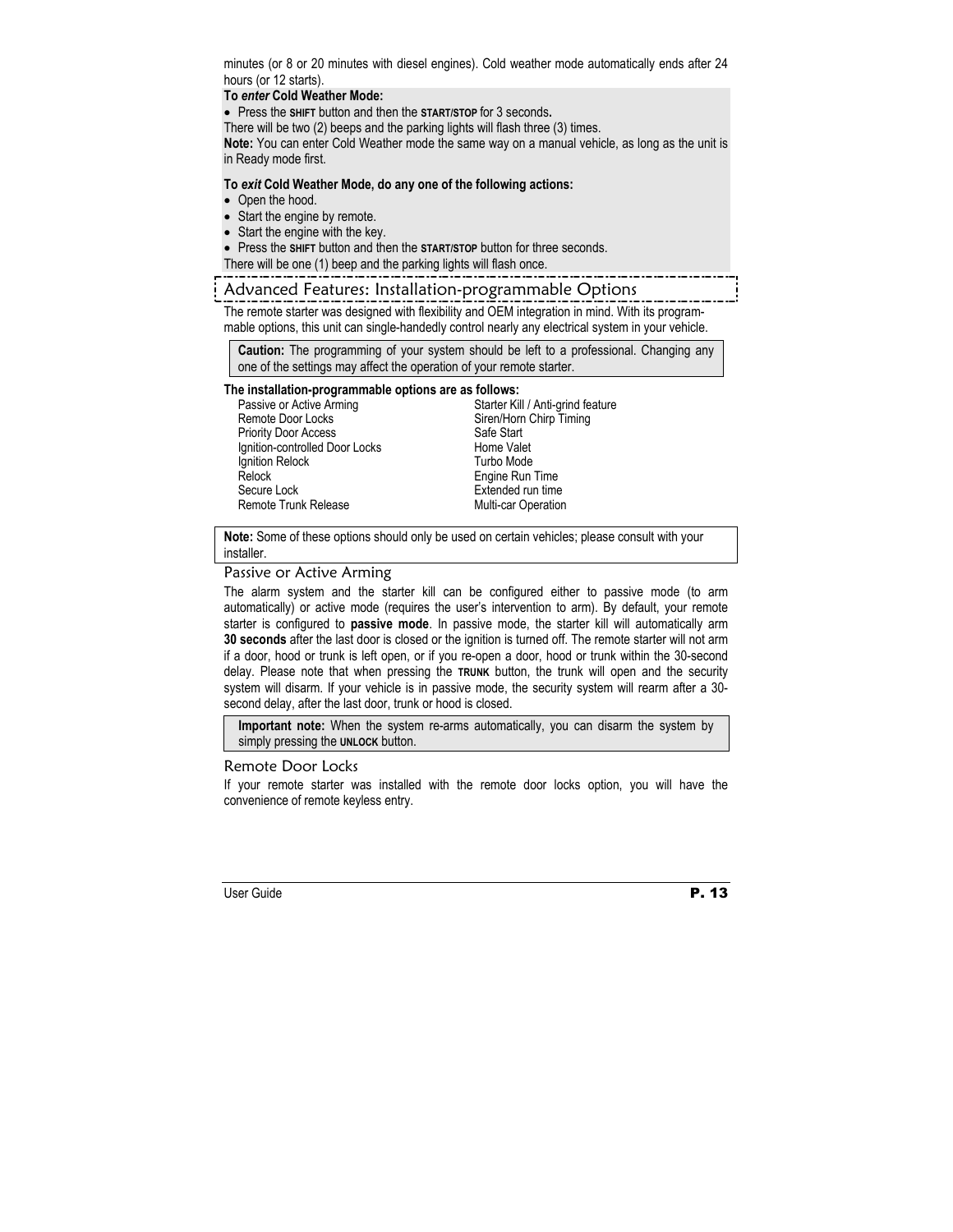#### Priority Door Access

If the remote door locks option is installed on your vehicle, this safety feature allows you to unlock solely the driver's door with a single press of the **UNLOCK** button on the transmitter; upon a second press of the **UNLOCK** button, all the other doors will unlock.

**Note:** Most vehicles require the use of an additional relay for this option; please consult with your installer.

#### Ignition-Controlled Door Locks and Relock

This is an added security feature. If your remote starter was installed with the ignition-controlled door locks option, the doors will automatically lock as soon as the key is turned to the **IGNITION ON (RUN)** position while the brakes are pressed. The remote car starter will also lock any door that was unlocked and opened (then closed) the next time the break pedal is pressed. When the key is turned to the **OFF** position, the doors will automatically unlock.

#### Relock

If you unlock the doors with the remote transmitter, but do not open any door, hood, trunk or turn ignition **ON** within 30 seconds, the system will automatically relock and arm.

**Note:** When the system is in **active arming** mode and the **relock** mode is enabled, the doors will relock but the system will not rearm.

#### Secure Lock

(Only for certain vehicles.) Before it can remote start your vehicle, the remote starter must first disarm the factory security system. The secure lock feature may be required on certain vehicle models with factory security systems that automatically unlock the doors when the security system is disarmed.

To keep your vehicle protected when the factory security system is disarmed for a remote start, secure lock will relock your doors as soon as the vehicle has started. Once the engine run cycle ends, secure lock will rearm your factory security system.

#### Remote Trunk Release

If your system was installed with the remote trunk release option, you can open your trunk by pressing the **TRUNK** button for 3 seconds. There will be one beep and LED #3 will flash 3 times.

**Note:** When pressing the **TRUNK** button, the **TRUNK** will open and the security system will disarm. If your vehicle is in passive mode, the system will rearm after a 30-sec. delay once the trunk is closed. If your vehicle is in ready mode, it will be cancelled as soon as the trunk opens.

#### The Starter Kill and the Anti-grind Feature

With this added security feature, the system will prevent your vehicle from starting with the ignition key when armed. If your remote starter was installed with the starter kill option, one will not be able to start your vehicle with the key unless the system has been unlocked and disarmed first, or put into valet mode.

**Note:** If the starter kill is installed, your vehicle will benefit from a protection against starter motor damage that could occur after remote starting the engine (should the user, by force of habit, turn the ignition key to the **CRANK** position).

#### Safe Start

If this feature is enabled, the user must press the **START/STOP** button twice within 3 seconds to remote start the vehicle. This will eliminate accidental remote starts, e.g. when children are playing with the transmitter.

If **swap start mode** is selected, to remote start your vehicle, press the **LOCK** and **UNLOCK** buttons simultaneously. The **AUX 2** output can be activated by pressing the **START/STOP** button.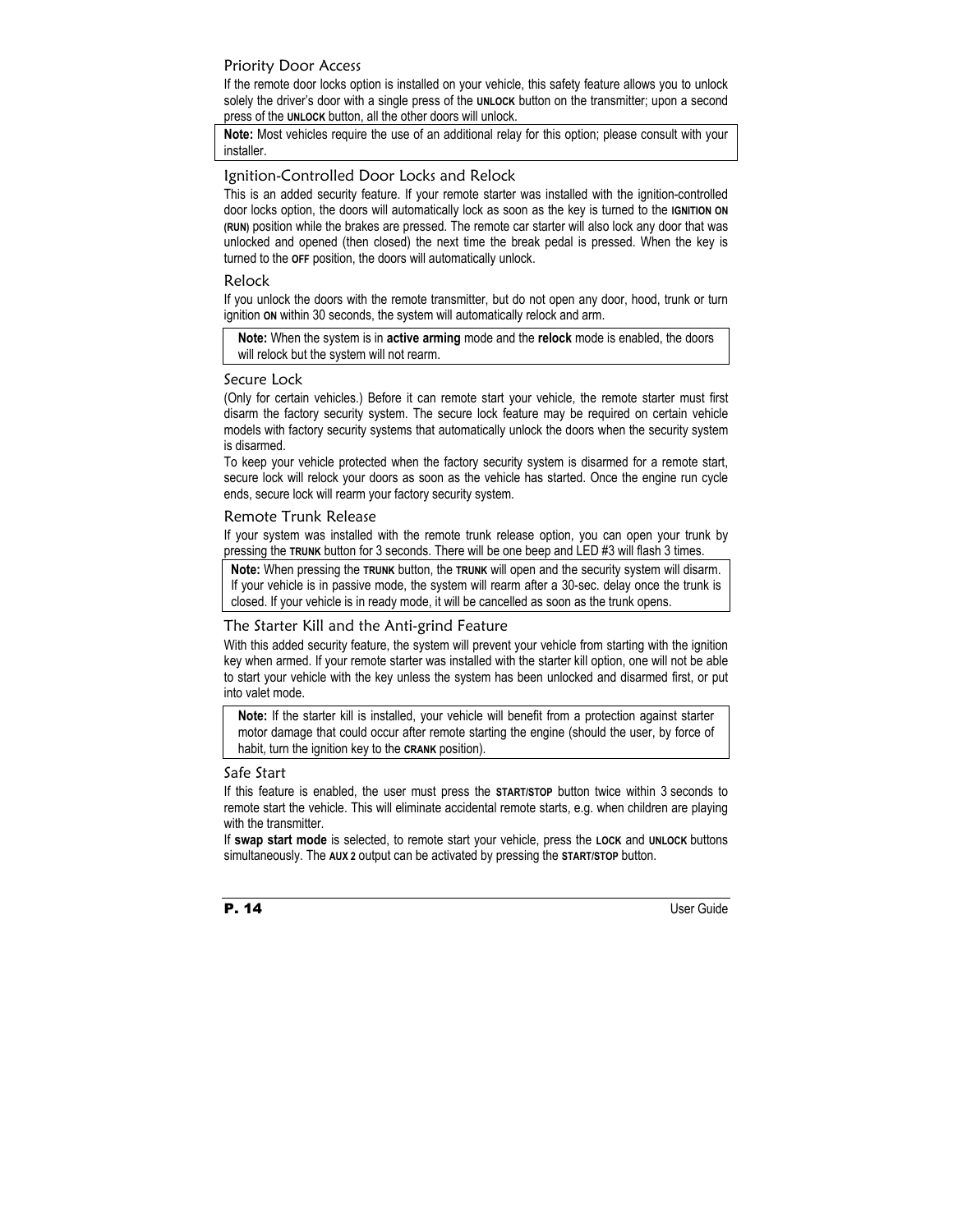#### Home Valet

If this feature is enabled, the user has the option of setting the vehicle to a no-remote-start mode. The alarm functions will still be active.

#### Turbo Mode

When left in turbo mode, the remote starter will keep the engine running for 60 seconds before shutting it down. This is to allow a turbocharger to idle down after the user leaves the vehicle.

#### Engine Run Time

If you have a gas engine, your remote starter can be programmed to run the engine for 3, 15, or 25 minutes (15 minutes by default). If you have a diesel engine, the remote starter can be programmed to run the engine for 8, 20, or 30 minutes (20 minutes default).

#### Extended Run Time

While the vehicle is running under a remote start, **pressing and holding the START/STOP button for more than 3 seconds** will reset the run time counter to zero and restart the run time cycle from the beginning. There will be one beep - a pause - three more beeps; the parking lights will flash three times. **The extended run time procedure can only be carried out once per remote start.**  To stop the vehicle, at any moment, simply press the **START/STOP** button.

**Example:** If your remote car starter is programmed for a run time of 4 minutes and your vehicle has been running for 3 minutes already, pressing the **START/STOP** button will reset the counter to zero and allow the engine to run for another cycle (in this case, 4 minutes).

#### Multi-car Operation

This option allows the owner of two vehicles, both equipped with the same remote starter model, to control both systems with a single remote control. To control the second vehicle:

| Press TRUNK + START/STOP simultaneously: STOP |  |
|-----------------------------------------------|--|
|                                               |  |

or

**Note:** In order to access the 2<sup>nd</sup> car operations with the companion remote, the SHIFT button must be pressed twice quickly and then one more time followed by **LOCK, UNLOCK, TRUNK** or **START**/**STOP**  (depending on what you want to do).

**Note:** If the multi-level features have been modified from their default state by your installer, the **SHIFT** button may have to be pressed once, twice or three times, according to the option you chose.

#### Shock Sense, Warn-away Sense

(Both enabled by default.) Your System will react to a full shock by triggering the alarm; it can also respond to a lighter shock (30 % of the strength of a full shock) by giving a **warning** (without triggering an alarm condition).

**Note:** During a remote start, the shock sensor is disabled. However, all the other alarmtriggering zones (such as the doors, the trunk or the hood) will still trigger the alarm.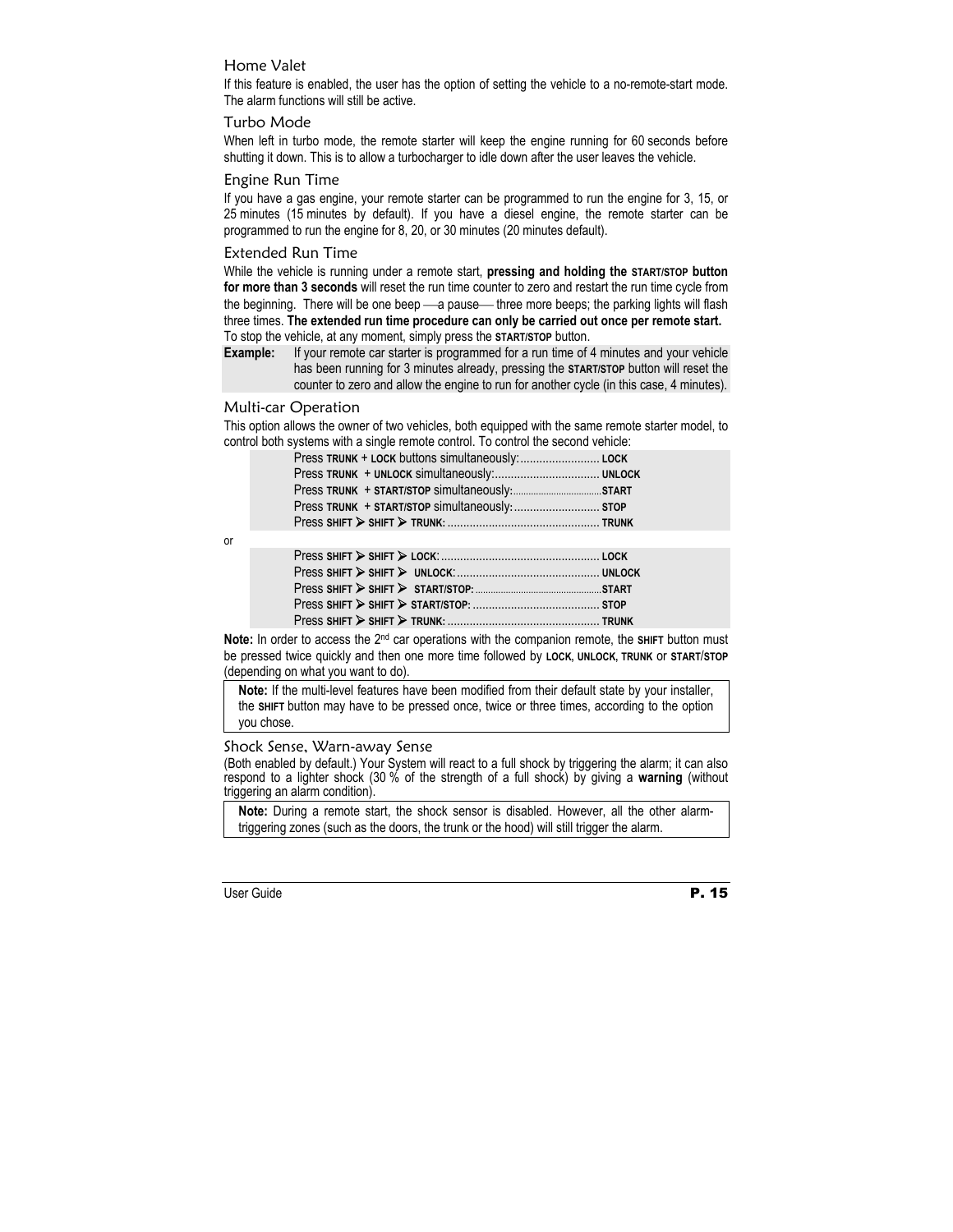#### Siren or Horn Chirps

(**ON** by default.) The siren will chirp to confirm basic operations on the system:

- By default, upon **locking** the doors the siren will give **one chirp** if all doors, hood or trunk are closed.
- If a **zone is open** as the system is **armed**, the siren will give **three chirps**.
- When the doors are being **unlocked**, the siren will give **two chirps**.
- If an **intrusion was detected**, as the doors are being **unlocked** the siren will give **four chirps**. The system can alternatively be set to:

**Warning Mode:** no chirp during lock/unlock…

- unless a zone is open when locking, in which case there will be 3 chirps upon locking,
- or if the alarm was triggered, in which case there will be 4 chirps when unlocking);

**Open Zone Notification Mode:** 3 warning chirps if a door is left open 10 sec. after arming.

**No Chirp:** the siren will not chirp under any circumstances.

#### Disarmed Notification

(Off by default.) This feature will notify the user when the vehicle was left disarmed: after the engine is shut down and all doors are closed, the siren will chirp once after a 10-sec. delay to warn the user that the vehicle was left unprotected. The notification can be avoided by pressing the **LOCK** or **UNLOCK** button on the transmitter before the 10-sec. delay.

The user will be notified after the system is disarmed using the transmitter.

#### Car Finder

(Enabled by default.) The Car Finder option will help you locate your vehicle by emitting a pulse signal through the horn or the siren. To hear the signal, press **LOCK** and **UNLOCK** simultaneously. This will cause one chirp and one flash of the lights every time you repeat the sequence.

#### Flashing LED

There are three programmable options regarding the flashing LED:

- i. **Active arming**: the LED flashes normally.
- ii. **Passive arming**: the LED flashes at an accelerated pace during the countdown before the arming of the starter kill and the security system. Once the starter kill and the security system are armed, the LED will flash at a slower pace.
- iii. **Valet Mode**: the LED will remain on but will not flash.

#### Troubleshooting Transmitting Range

Many factors may affect the operating range of the transmitter. Some of these are:

- The condition of the battery in the transmitter.
- The operating environment (for example: downtown radio-frequency noise, airports, cellular phone towers…)
- Metal: any type of metal will affect operating range. This includes the vehicle itself.
- The shape of the vehicle can affect range as well (vans in general have less range).
- The shape of the roof and A-pillars brings about considerable radio-frequency deflection (in this case the signal from the remote control). As a result, the direction in which the vehicle is facing in relation to the remote control can affect the range. Straight on (standing in front of the vehicle) generally gives you the greatest range; the second best performance is from the back. Using the remote control from either side of the vehicle will usually give the lowest range.
- The range will be significantly lower in a crowded parking lot than in open space.
- Always hold the transmitter high, approximately at shoulder height.
- The operating range will be somewhat lower on vehicles equipped with an aftermarket or factory alarm.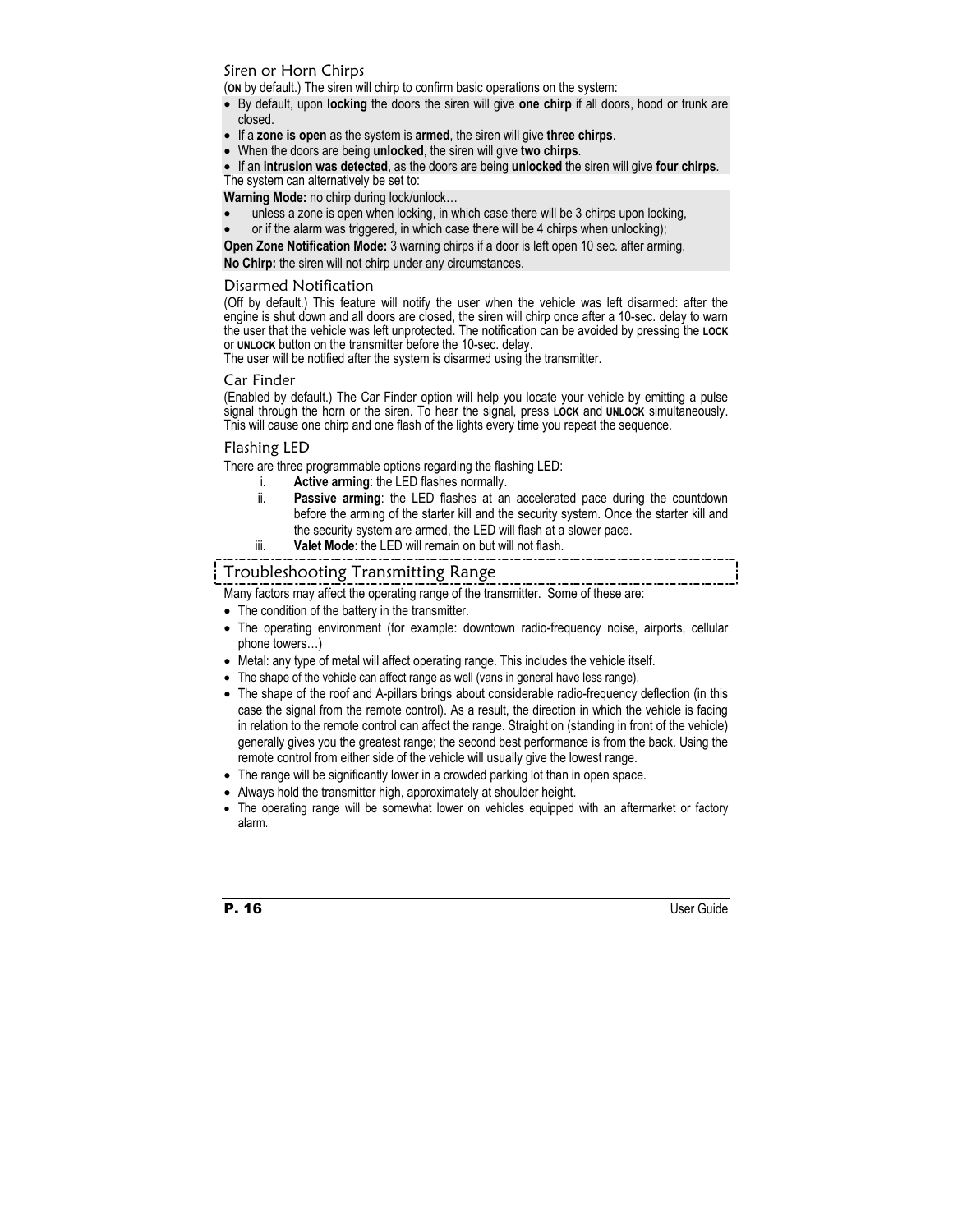## Intrusion Codes through the LED Light

If there has been an intrusion in the vehicle while it was locked and armed, the LED will provide an intrusion code matching the type of the intrusion that took place. Disarm the alarm (**UNLOCK**) to identify the intrusion. The LED intrusion codes are flashed in continuous loops:

| $2x =$ Doors intrusion | $5x =$ Panic    |
|------------------------|-----------------|
| $3x =$ Shock Sense     | $6x =$ Ignition |
| $4x = Hood$            | $7x = Trunk$    |

The alarm diagnostic by LED projects an LED flash sequence immediately after disarming and will remain in that state of alarm memory until the ignition is turned ON.

| Diagnostics - Chirps Table      |                                                                                                                                                                                 |  |  |
|---------------------------------|---------------------------------------------------------------------------------------------------------------------------------------------------------------------------------|--|--|
| <b>Chirps</b>                   | <b>Description</b>                                                                                                                                                              |  |  |
| 1                               | Doors locked, alarm and starter kill armed.<br><b>LOCK</b> confirmation.<br>Entering mode 1 in the programming options.                                                         |  |  |
| $\mathbf{2}$                    | Doors unlocked, alarm and starter kill disarmed.<br>Transmitter programmed.<br>Entering mode 2 in the programming options.                                                      |  |  |
| 3                               | LOCK and arm while a zone is left unprotected.<br>Entering mode 3 in the programming options.                                                                                   |  |  |
| 4                               | UNLOCK and disarm: an intrusion was detected (in warning chirps mode or full chirps<br>mode).<br>Entering tach programming mode.<br>Entering mode 4 in the programming options. |  |  |
| 5                               | Siren or horn chirp timing adjustment                                                                                                                                           |  |  |
| <b>Constant</b><br>up to 60 sec | In siren or horn mode: alarm condition generated by an intrusion, by panic mode or<br>when the system is powered up. The siren will sound for 60 sec.                           |  |  |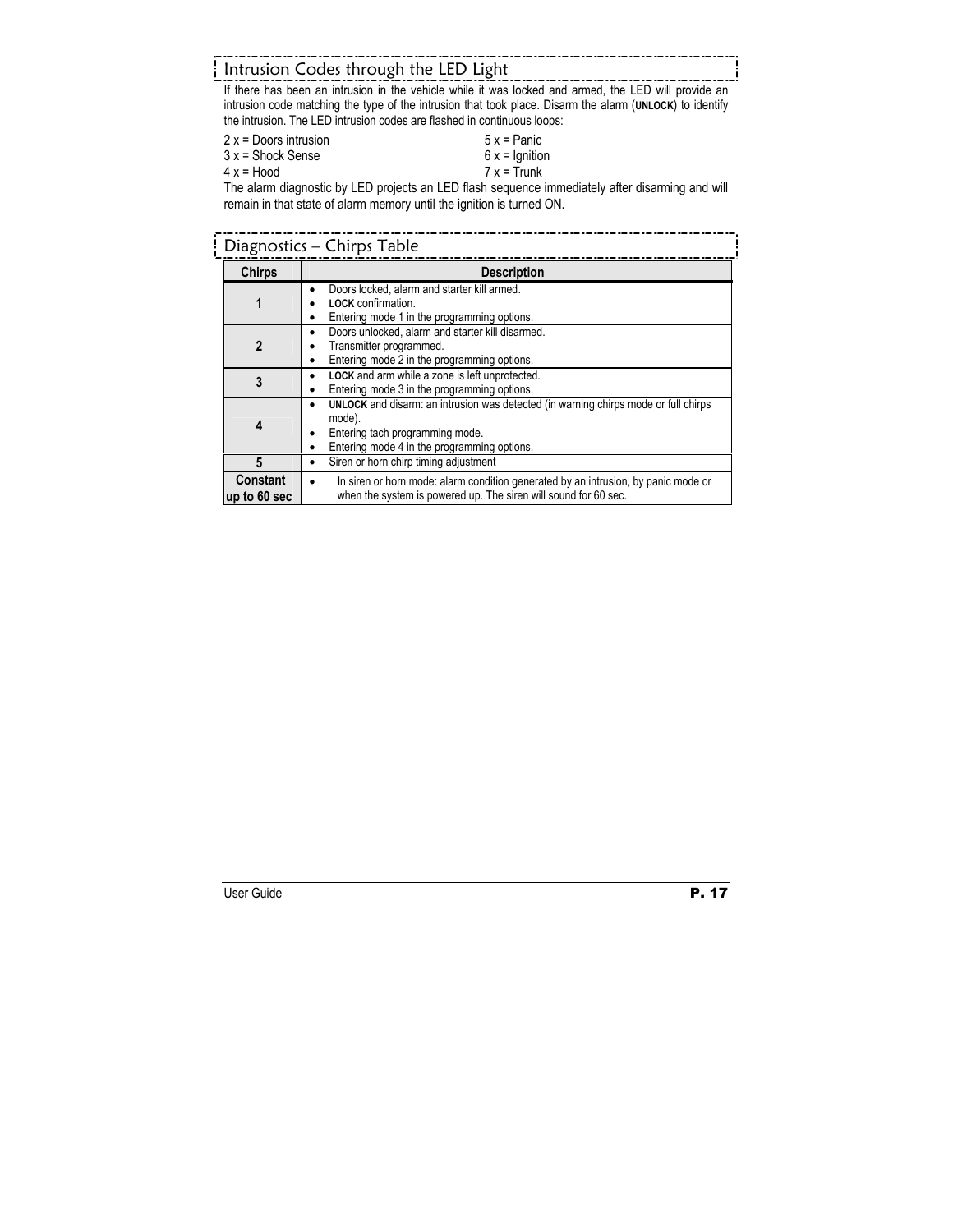|                                                        | Diagnostics - Parking Light Flash Table                                                                                                                                                        |                                                                                                                     |  |
|--------------------------------------------------------|------------------------------------------------------------------------------------------------------------------------------------------------------------------------------------------------|---------------------------------------------------------------------------------------------------------------------|--|
| <b>Flashes</b>                                         |                                                                                                                                                                                                | <b>Description</b>                                                                                                  |  |
| 1                                                      | Doors locked, alarm and starter kill armed<br>Run time has expired<br>$\bullet$<br><b>TRUNK</b> button pressed<br>$\bullet$                                                                    | Start signal received by the module<br>Cold weather mode cancelled<br>$\bullet$                                     |  |
| $\overline{2}$                                         | Remote start attempt cancelled by remote<br>$\bullet$<br>Doors unlocked, starter kill disarmed<br>$\bullet$<br>Exiting ignition valet<br>Power ON to OFF (automatic transmission)<br>$\bullet$ | Exiting remote valet<br>$\bullet$<br>Power-up reset<br>$\bullet$<br>Board set from manual to automatic; power<br>OΝ |  |
| 2 slow flashes then<br>8 quick flashes                 | Reset from manual to automatic<br>$\bullet$                                                                                                                                                    |                                                                                                                     |  |
| 3                                                      | Entering ignition valet<br>$\bullet$<br>Entering or exiting ready mode<br>$\bullet$                                                                                                            | Entering remote valet<br>$\bullet$<br>Entering extended run time<br>$\bullet$                                       |  |
| 4                                                      | +12 V detected on the brake input wire<br>$\bullet$<br>either while cranking or during run time<br>Entering multi-speed tach programming<br>$\bullet$                                          | • Board set from automatic to manual; power<br>ON<br>• Power ON to OFF (manual transmission)                        |  |
| 5 Fast                                                 | Tach signal programmed<br>$\bullet$<br>New transmitter programmed<br>$\bullet$                                                                                                                 |                                                                                                                     |  |
| 6                                                      | A remote start was attempted while a tach-before-crank signal was detected before cranking<br>$\bullet$                                                                                        |                                                                                                                     |  |
| 8                                                      | $\bullet$<br>Unit reset                                                                                                                                                                        |                                                                                                                     |  |
| 10                                                     | A ground (-) signal was detected on the hood pin input wire wire when attempting to remote start<br>$\bullet$<br>or during run time                                                            |                                                                                                                     |  |
| When pressing<br><b>START/STOP</b><br>15 quick flashes | The parking brake is connected to ground (automatic transmission)<br>$\bullet$                                                                                                                 |                                                                                                                     |  |
| $1 - \text{pause} - 2$                                 | There was a remote start attempt while the vehicle was in valet mode<br>$\bullet$<br>Failed start: vehicle's low battery voltage<br>$\bullet$                                                  |                                                                                                                     |  |
| ON SOLID for 3<br>seconds                              | followed by 1 flash                                                                                                                                                                            | Exiting cold weather mode                                                                                           |  |
|                                                        | followed by 3 flashes                                                                                                                                                                          | Entering cold weather mode<br>$\bullet$                                                                             |  |
| <b>ON continuously</b>                                 | Idle mode: Idle mode is engaged<br>$\bullet$<br>Run time: The vehicle has been remote started and is in run time.<br>٠                                                                         |                                                                                                                     |  |
| ON 2 seconds                                           | The hood has been opened and a ground (-) signal has been detected on the hood pin input<br>$\bullet$<br>wire                                                                                  |                                                                                                                     |  |
| ON 4 seconds                                           | Locking or unlocking a door (with door pulses configured to 4 sec.)<br>$\bullet$                                                                                                               |                                                                                                                     |  |
| ON 20 seconds                                          | The hood pin has been flashed and you now have access to the programming options<br>$\bullet$                                                                                                  |                                                                                                                     |  |
| <b>Constant flashes</b><br>up to 60 sec.               | In siren or horn mode: Alarm condition generated by an intrusion, by panic mode or when the<br>$\bullet$<br>system is powered up                                                               |                                                                                                                     |  |